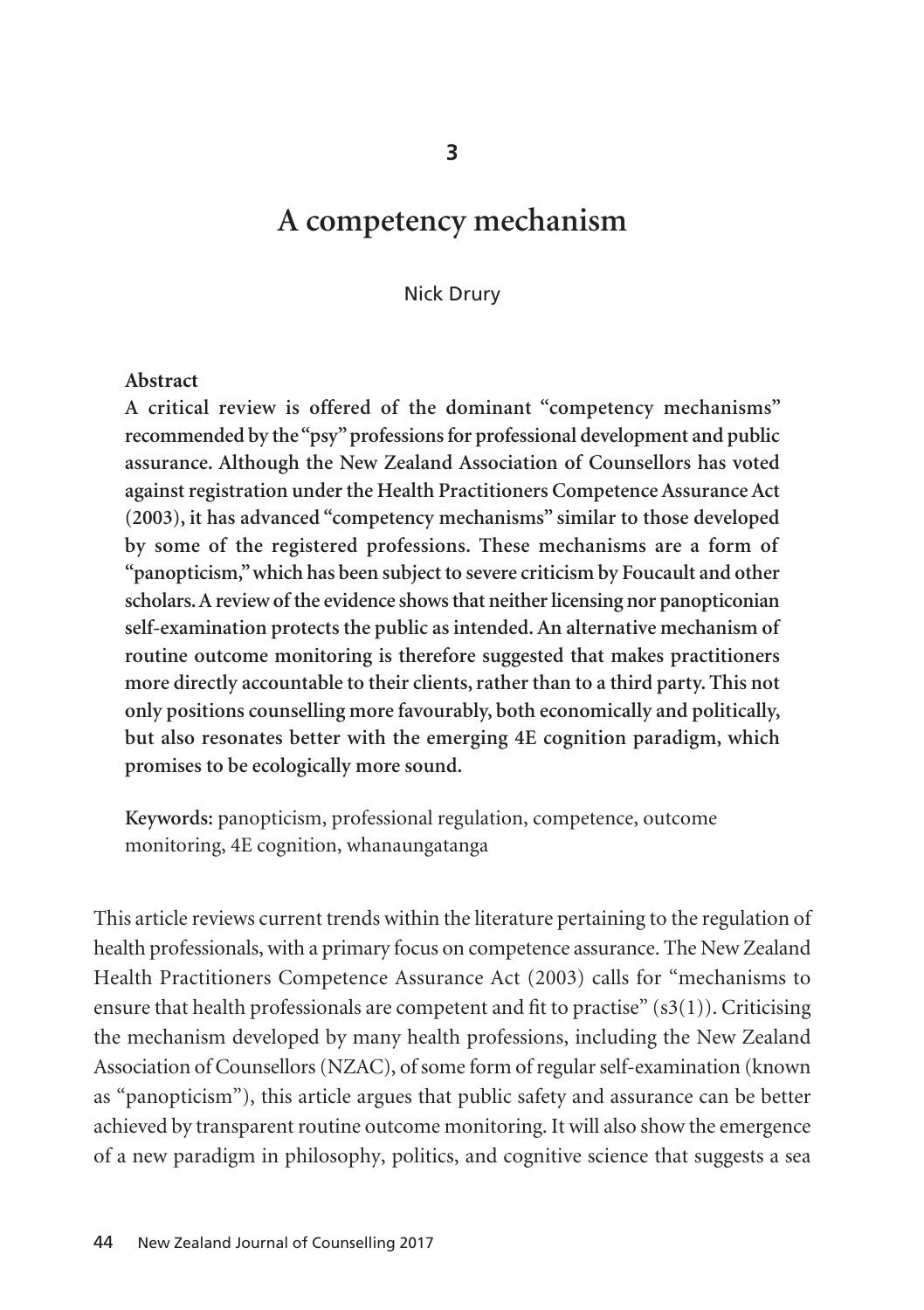change in how competency assurance might be achieved. The paper urges professional associations such as NZAC to adopt this change.

# **Historical context**

Since the 1950s, union membership has been declining, with a shift from production to service industries accompanied by a growth in occupational regulation (Kleiner & Krueger, 2010). This has occurred against a backdrop of an accelerating institutional production of individualism, well-identified by Foucault in his early work (e.g. 1980). Bauman (2007) has described our rapidly changing post-industrial society as "liquid modernity," for the neoliberal agenda has accelerated the individualising process by casting everyone as an entrepreneur, which in turn speeds up the market. As Foucault (2008) foresaw, increases in entrepreneurship or profit-driven market competition result in increased frictions, and this requires more judges to regulate the frictions.<sup>1</sup> Thus, risk management regulations have arisen to deal with these growing uncertainties (Beck, 1999; Power, 2007).

Occupational regulation, as an aspect of this, has increasingly shifted from minimally restrictive forms of peer membership to highly restrictive forms of licensing (or registration) where, in the "psy" disciplines, titles and scopes of practice are prescribed and monitored in some manner (Macleod & McSherry, 2007). Across the board, "[o]ccupational licensing has been among the fastest growing labor market institutions in the United States since World War II" (Kleiner, 2015, p. 2).

This increasingly restrictive approach to occupational regulation would see neither Bill Gates nor Steve Jobs eligible for licensing as executives, as neither graduated from a university. On the basis of his education, Jay Haley, a founder of family therapy and the journal *Family Process*, would not be eligible for registration (or licensing) in any of the "psy" professions today, and might struggle to gain membership in NZAC. Research examining the relationship between therapeutic effectiveness and outcome that considers a variety of practitioner variables—including professional development, years of experience, and qualifications—shows there is no relationship (Chow et al., 2015; Malouff, 2012). However, despite a lack of empirical evidence, regulators continue to insist that competency assurance processes involving practitioner accountability for mandatory continuing education make them more effective and less likely to be harmful.

The claim that they will be less harmful stems from neoliberal risk management procedures, for as Power (1999, 2007) demonstrates, practitioners are increasingly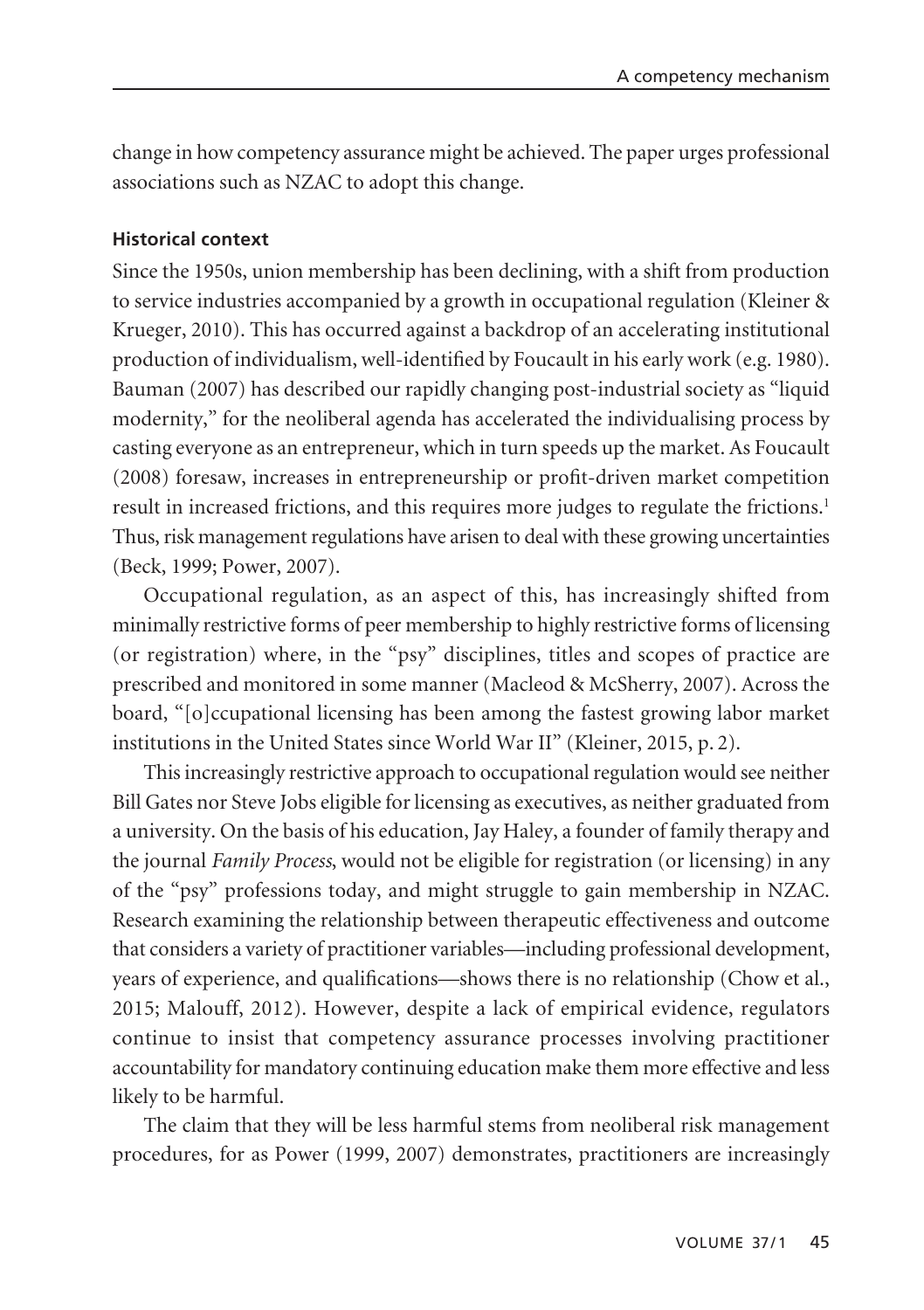being judged on their adherence to a set of risk management rules. For example, a Royal College of Psychiatrists survey showed that most recommended "risk assessment" forms were seen as useless by psychiatrists, and primarily a form of defence "to protect the organisation" (Szmukler & Rose, 2013, p. 128). In Power's (2007) analysis, professional focus on clinical outcomes is being marginalised in favour of following defensible process, and with this acceleration of managerialism we are now witnessing a further shift from first-order risk (the safety of the client and others) to second-order risk, the reputational risk to the organisation or profession ("have they followed correct procedures?"). In medicine, this was seen in the increased funding to efficacy research, based on this risk management notion that accountability should shift to a practitioner's adherence to empirically supported procedures (Chiappelli, Brant, & Cajulis, 2012).

However, although practitioner variables can be eliminated to a large degree in some physical health domains, the person of the therapist turns out to be the most important variable in mental health (Wampold & Imel, 2015). Indeed, mandating a specific treatment in mental health may do harm. Nevertheless, best-practice guideline committees threaten to excommunicate practitioners who fail to utilise empirically supported treatments (Cooper, 2011; Prescott, 2013).

Further assaults on effectiveness in the name of efficacy (i.e., "best practice" procedures claims) came with the development of "core competencies." The US Institute of Medicine (Greiner & Knebel, 2003) recommended five core competencies that all 21st-century health practitioners should be educated in as the "key skills" of the workforce. Various professional health institutions changed the number of core competencies (for example, the New Zealand Psychologists Board has nine), and these became the values against which health professionals began to be monitored and were required to self-monitor.

Although the US Institute of Medicine claimed that the "application of the competencies is not intended to be pejorative" (Greiner & Knebel, 2003, p. 49), practitioners might not share that view. Consistent with the paucity of evidence that such surveillance improves performance, it is noteworthy that wide variations in costs, quality, and effectiveness continue despite these efforts (Leifer, 2014; Yong, Saunders, & Olsen, 2010). Increasingly there are claims that it will take transparency of outcomes (of both practitioners and clinics/hospitals) and costs to bring about real quality improvement in healthcare (Henke, Kelsey, & Whately, 2011; Lamb, Smith, Weeks, & Queram, 2013). However, disclosing outcome variances has not been well received by some in the health field (Henke et al., 2011; Yong et al., 2010).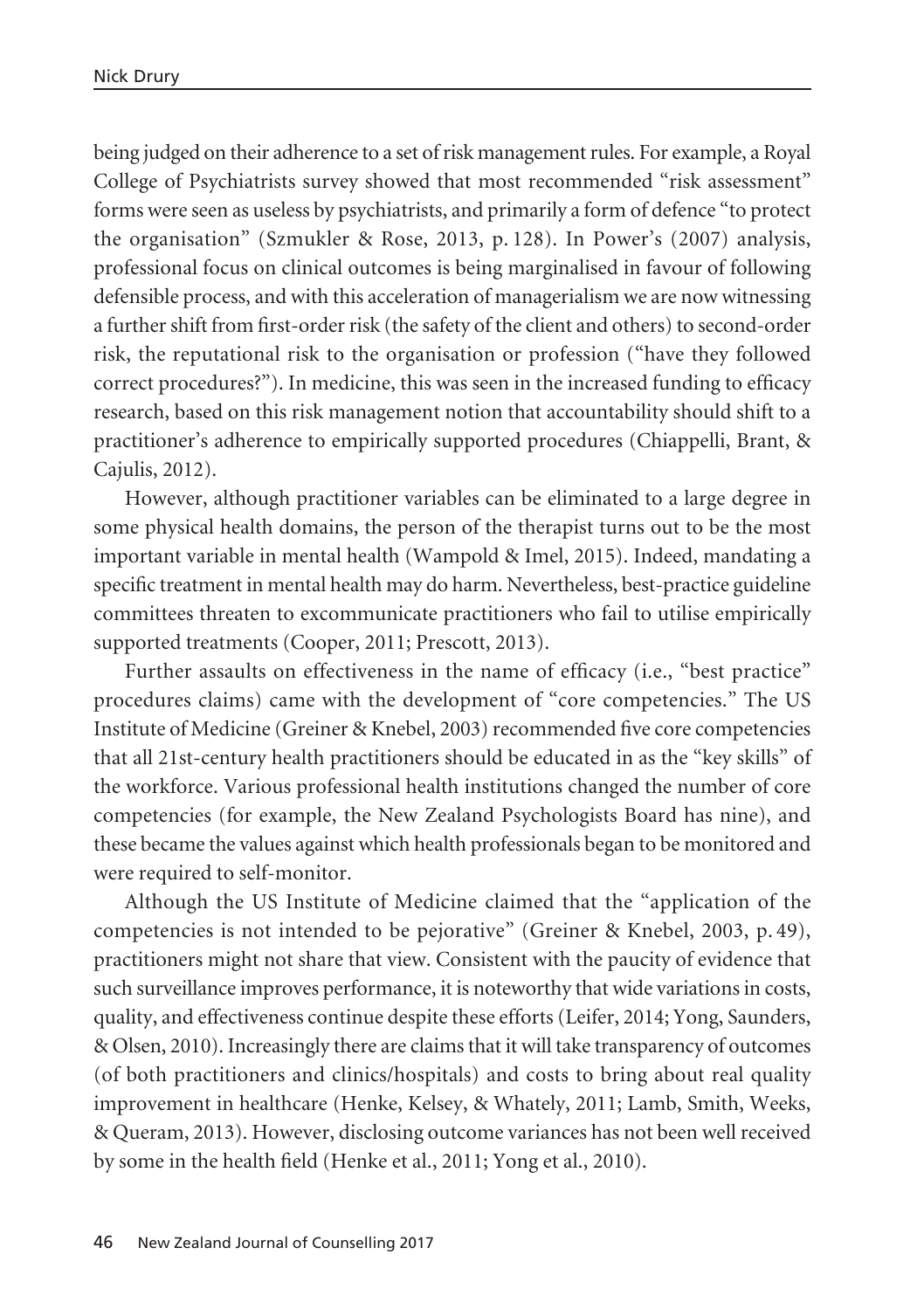Many aspects of this history have been highlighted by other authors in this journal over the past decades (Cornforth, 2006; Crocket, 2013, 2014; McAlpine, 2011; Miller, 1994; Tudor, 2013). However, much of that conversation has been on the merits of state regulation versus self-regulation (via the professional association), without consideration that if the same mechanism is utilised, the difference might be moot. More recently, this conversation has begun to stress the importance of linking outcome monitoring to quality assurance (Crocket, 2013; Manthei, 2015), which fits well with the central argument of this paper: a need to move from process-based accountability to outcome-based accountability.

### **A protection racket?**

Tudor (2016) argues that overprotectiveness by the "Nanny state," such as we see in the state regulation of the psychotherapies, is an example of Eric Berne's "protection racket."2 As early as 1974, Pfeffer concluded that occupational regulation in this form is not shown by empirical evidence to be in the interests of the consumers or the general public. Although we are led to believe that public outcries such as the Cartwright Inquiry or the Lake Alice adolescent unit scandal have driven the move to greater regulation, globally the initiative has more frequently come from within the professions themselves (Kleiner, 2006). Carl Rogers (1973) long ago noted that "tight professional standards do not, to more than a minimal degree, shut out the exploiters and the charlatans" (p. 383). Even Adam Smith (1776/2009) saw such endeavours as little more than a protection racket that claimed to protect the public but actually benefitted the guild. He said it was "impertinent" and "oppressive" for the lawmaker to "encroach upon the just liberty" of the workman and his [*sic*] employer to decide whom the employer employs, and that crafts lengthen the apprenticeship to ensure higher earnings (p. 91). Whether or not state regulators or professional guilds determine the length of the "apprenticeship" and the "core competencies" makes little difference to this argument about the effectiveness of the service the public receives.

Adam Smith (1776/2009) had seen that medieval guilds were able to limit the number of individuals working in their industry and thus drive up prices, and all evidence shows that exactly the same is occurring with this resurgence of occupational guilds. The economist Milton Friedman noted the same with regard to the earliest licensed health practitioners (Friedman & Kuznets, 1945). He showed that doctors, who had been able to restrict the number of practitioners, had been able to drive up their incomes in the early part of the 20th century, in comparison to dentists, who had not restricted their numbers.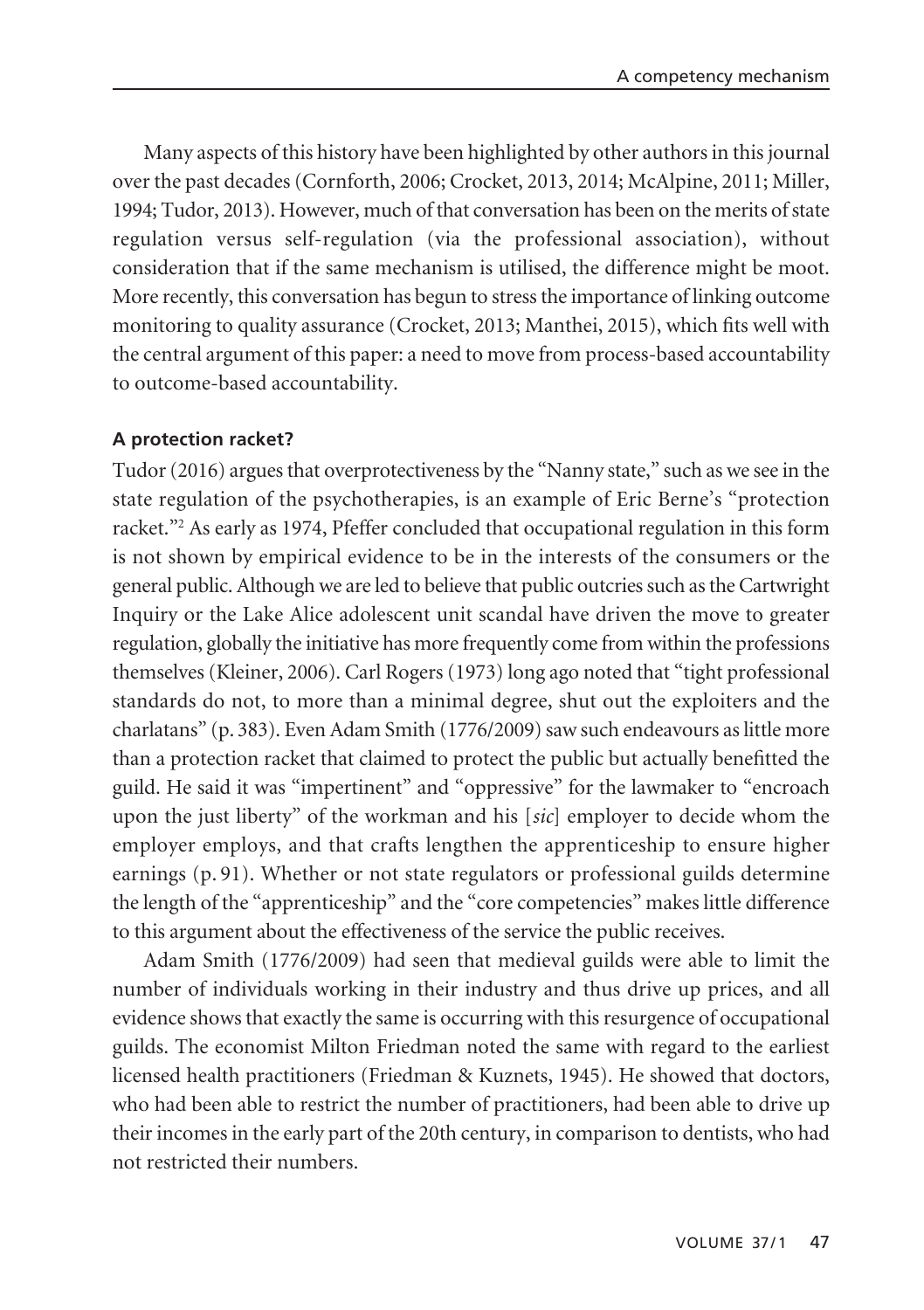Kleiner (2015) has demonstrated that the price of services increased by at least 15% in the US through such restrictions, thus adding to the wealth disparity problem, which in turn is generating a lot of the social ills we are being called upon to address (Wilkinson & Pickett, 2009). Wealth disparity was at its lowest during the manufacturing era, as unions forced the sharing of profits. Kleiner and Krueger (2010) also identified the expansion of occupational regulation as a contributor to the neoliberal growth in wealth disparity. There is no compelling reason why it may be any different here in Aotearoa. The NZAC Code of Ethics (2016) calls upon us to "promote social justice" (5.2h), so it is difficult to see how we can justify succumbing to the current dominant discourse on regulation.

Kleiner (2006) also argued that if more regulated professionals were making fewer mistakes because of ongoing competence programmes, their indemnity insurance would be lower. But there was no evidence that this was the case in any profession. Indeed, Kleiner found little in the way of evidence that the public is better protected by the greater regulation of numerous professions, including mandatory ongoing education requirements. Tudor (2011, p. 157) stated that there "are some eleven books (and many more papers) that have rebutted this assumption" that the recipients of "psy" services are better protected by licensing and regulation. Critics of licensing (e.g., Postle & House, 2009; Tudor, 2013) claim that those high-profile public scandals, such as the Cartwright Inquiry, are better dealt with through other legislative bodies such as the Human Rights Review Tribunal or the Health and Disability Commissioner, as they are usually system failures rather than individual practitioner failures. Many of these scandals could have been avoided through the transparency of practitioner and clinic outcomes (Henke et al., 2011; Lamb et al., 2013). Instead, there is this preoccupation with process regulation, which Power (1999, 2007), like many systems theorists, has argued is just another expression of the neoliberal agenda of greater individualisation and "responsibilization." Rather than recognising them by their fruits (Matthew 7:16), system failures are masked by undue attention to their processes.

### **Moving beyond panopticism**

A significant reason for this flaw in our thinking, which causes us to focus on process rather than outcome, can be attributed to Cartesianism: the idea that we have a separate mind standing apart from life controlling it. For Foucault (1977), this way of thinking led to a sophisticated form of governance that he called "panopticism." The early 18th-century English architect and politician Jeremy Bentham designed a prison where the guard tower was such that the guards could look into the cell of each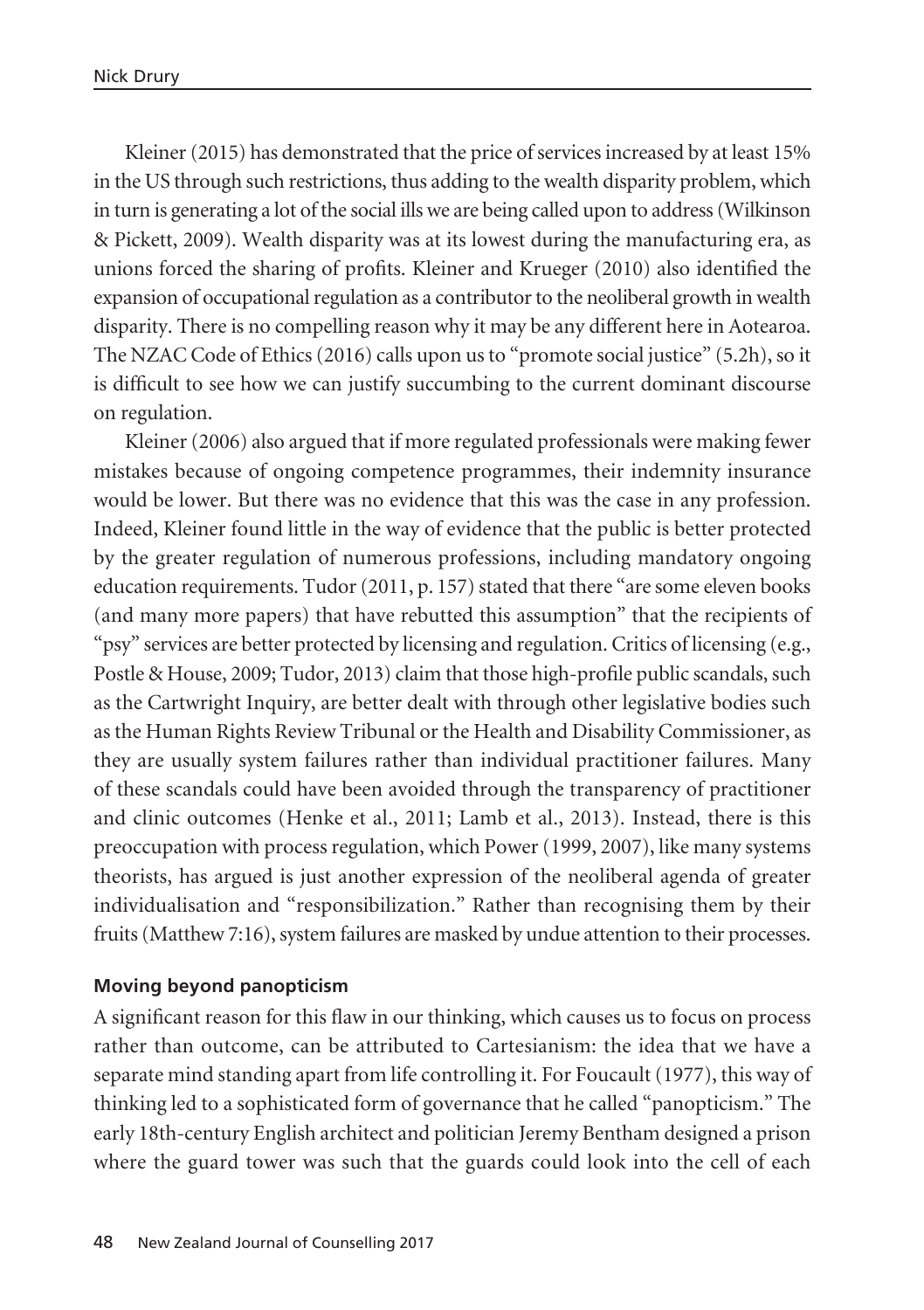prisoner, but the prisoners could not observe the guards. Bentham argued that since the prisoners never knew when they might be under surveillance, they would regulate themselves, and he considered this to be generalisable as the perfect metaphor for the governance of the whole population.

Power (1999) claims that just such a governance process became a reality by late in the 19th century, as the management class entered the factories and used forms of panopticism to regulate deviations from the most economic behavioural norms. Foucault viewed this mechanism as having been so successful that it had created a self-surveilling society of "fabricated" docile subjects, monitoring ourselves for deviation from "normalizing judgements." These judgements are distributed in everyday conversation and institutional practices.

Some may question why Foucault (1980) called panopticism "diabolical" (p. 156); after all, self-monitoring in the acquisition of most skills appears to be the usual process. Indeed, in the (Wittgenstein-inspired) five-stage model of skill acquisition developed by the Dreyfus brothers (1980, 1986), the initial stages involve the learner engaging in self-monitoring (or teacher-monitoring) activities with constant referral to the rules. However, as expertise develops, the rules are not internalised or increasingly abstracted, as the earlier cognitivist paradigm of learning would have it, but replaced by perceptions (recognitions) of patterns to which the expert immediately reacts. When we come to a fork in the road, we increasingly look for signs in the world (perceptions) for how to go on, rather than to our maps. Working memory is no longer needed (Feltovich, Prietula, & Ericsson, 2006). In other words, we no longer rely on or need conceptual or intellectual ("know that") knowledge to perform some task, but instead trust our intuition or performance ("know how") knowledge. The Dreyfus brothers (1986) demonstrated this by having a chess grandmaster playing multiple games (successfully) while adding numbers aloud, or in popular (*Star Wars*) parlance, "Trust the force, Luke." Foucault (1977) called panopticism a "cruel ingenious cage" (p. 383) because it traps us in a position of permanent self-monitoring, a neurosis if you like.

The idea that Cartesianism has led to a widespread neurosis in Western culture where we are constantly monitoring ourselves, or have fabricated a "mind" or "self" to do this, is neither new nor unique to Foucault. Among the multitude of writers who have explored this are Nietzsche (1887/1967), Merleau-Ponty (1945/1996), Wittgenstein (1958), Burrow (1968), Bowen (1978), Bakhtin (1986), Varela and colleagues (1991), Levinas (1998), Noë (2009), and Shotter (2016), to name but a few. These writers have noted a permanent and chronic division within ourselves, and this is being reinforced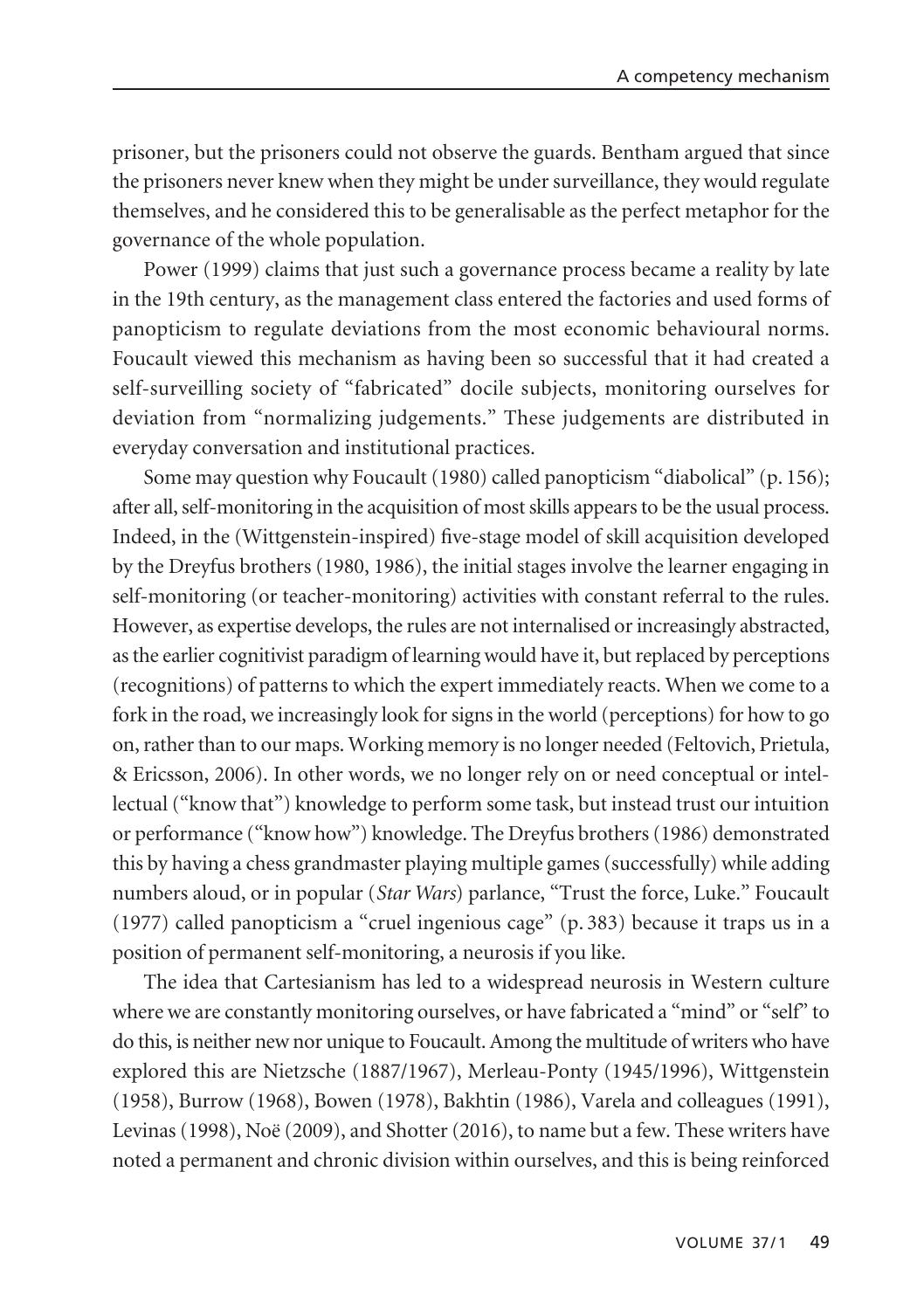by institutionalised practices that demand we self-monitor. Bourdieu (2000) would have us see that there is a misrecognition of our collective condition, for when we obtain mastery of something there is no longer a sense of self in the performance. As the Dreyfus brothers (1980) noted with expert pilots: "rather than being aware they are flying an airplane, they have the experience they are flying" (p. 12). The car feels like part of me (I feel *my* wheels on the road) when I'm driving (Heidegger, 1962).

Bakhtin (1986), Bowen (1978), Levinas (1998), Merleau-Ponty (1945/1996), Shotter (2016), and Wittgenstein (1958) have all proposed, in their own ways, the existence of a primary intersubjectivity between us, or between us and the world. They claim we have an innate disposition to bodily collaborate with each other, present from birth. We don't infer someone is in pain; we usually see it immediately (Overgaard, 2007). We don't empathise and then react, as the simulation Theory of Mind would have it, but react immediately with concern on seeing pain in another (Leudar & Costall, 2009). The neurology of this is now studied as second-person neuroscience (Schilbach et al., 2013); the mirror neurons are more active when we are engaged in a complementary dance of interaction than when we are just mimicking each other (Newman-Norlund, van Schie, van Zuijlen, & Bekkering, 2007).

However, when we develop what Merleau-Ponty called our secondary inter subjectivity, our relationships become mediated through our symbols or intellect (Daly, 2014). When we develop this ego or chronic self-monitoring, we become less relationally responsive and have to conduct our therapy through assessments and treatment plans, as there is no intuitive collaborative reciprocating "dance" with each other. The parent is puzzled when the infant comes back from "time out" and hits Grandma again; the child is learning that it has the power to hurt, but the parent just sees "good" or "bad," "right" or "wrong." If trusted, and Grandma shows she's hurt, the infant will stop hitting as he recognises Grandma's pain or withdrawal of coordination, for there is an innate ethic to coordinate (Burrow, 1968; Levinas, 1998). Instead, in secondary intersubjectivity, the infant is being taught to monitor itself, and its parents, for indications of right or wrong behaviour, and begins to develop an over-individuated self in his desire to be a "good boy." For Levinas (1998), ethics is an innate response from within (which is obvious when we see a hurt child lying on the road), but morality involves rules imposed from without.

Western culture rationalised this loss of primary intersubjectivity when Hobbes (1651/1996) declared that the state of nature consists of a "war of every man against every man" (p. 88). Locke and Rousseau declared we begin as blank slates (i.e.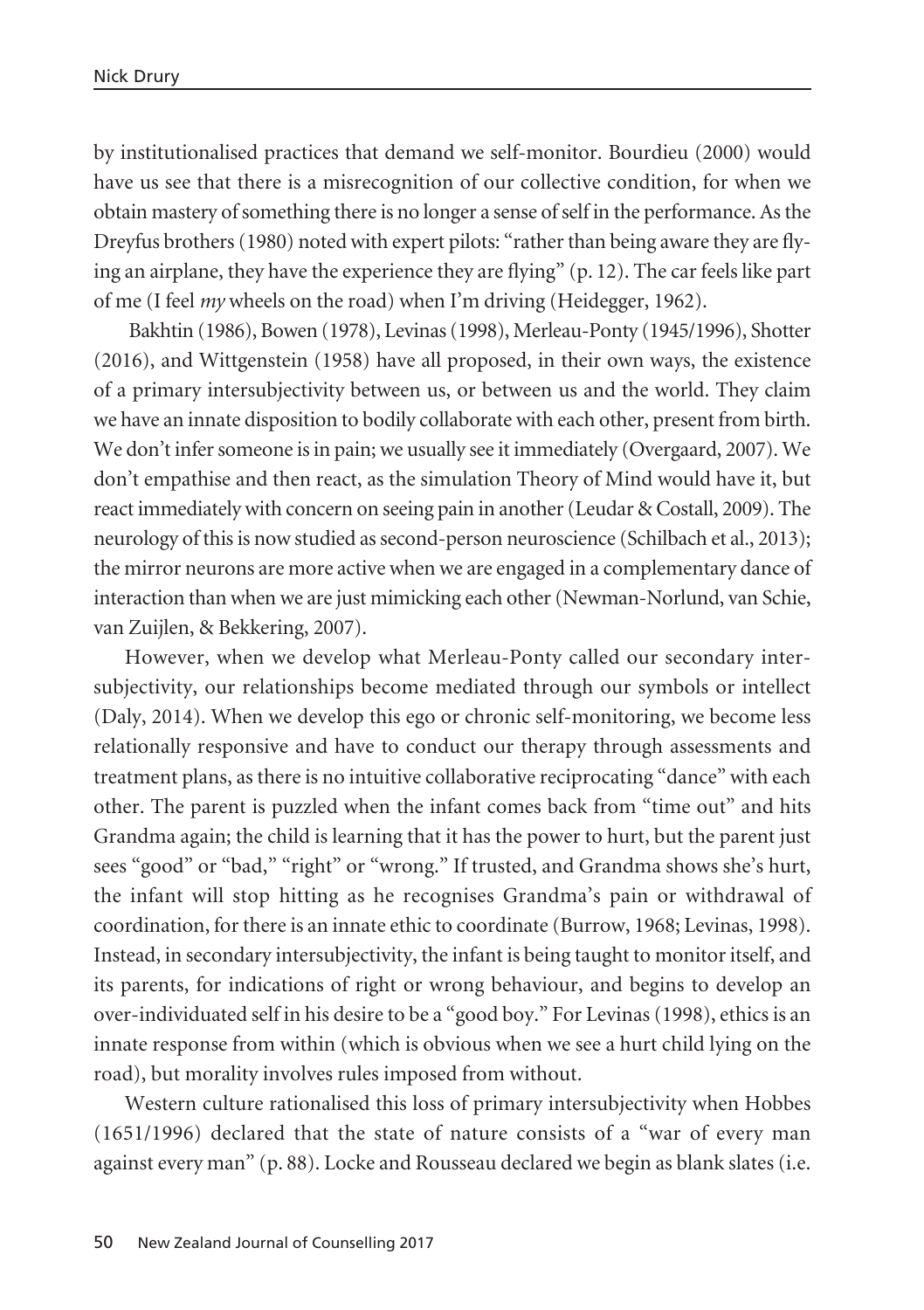no "primary intersubjectivity"), dissociated from each other and in need of an agreement or contract to hold us together. Such social contract theories claim that we have consented, either explicitly or tacitly, to surrender some freedoms in exchange for "a society of security" (Foucault, 2007, p. 11). But such contracts are the very thing keeping this social neurosis alive, for they are premised on the assumption of our being separate.

As Tudor (2011) has noted, most indigenous traditions begin with our unity with each other, our innate sociality. In Mäoridom we call this "whanaungatanga," our "us-ness" or "we-ness" if you like. It is *ubuntu* in Zulu, and in Korean "*shimcheong* means to become one in flesh and spirit" (Choi, Han, & Kim, 2007, p. 323). From the perspective of the Dreyfus' (1980) skill acquisition model, we might say that there was a stage of awkwardness as we learnt some particular social skill, but once mastered we should have returned to a state of unity, harmony, or resonance with others. However, due to the constant self-judgement of panopticism, we have become locked into a state of awkwardness. The social and ecological consequences are obviously now disastrous. Thus, panopticism is "diabolical" for it works against the generation of relationally responsive therapists (and people).

### **Competence and expertise**

Are competence and expertise the same? Certainly, the skill acquisition model of the Dreyfus brothers indicates that mastery means achieving that state of "seamless" performance where the pilot is flying, and not the plane. The tool has become an extension of the master. Similarly, Polanyi (1974) saw competence defined by tacit rather than explicit knowledge, and that, like asking the millipede how it moved its 73rd leg, too much scrutiny destroys the skill (pp. 18–19). In the same vein, Wittgenstein attempted to show us that such "virtues" (skills) show themselves, or are revealed in performance, far more than anything we can say about them (Moyal-Sharrock, 2016). According to Alan Watts (1977), Taoists see the highest form of competence as a virtue called *te*, where "power is exercised without the use of force" (p. 121). He illustrates this by way of Chuang-tsu's story of Prince Wen's cook, who has never needed to sharpen his knife in 19 years; instead of cutting or hacking at the meat, he allows his knife to find its way through the gaps in the meat, and when it comes to a piece of gristle or bone he allows it to slow down and find its way through the gaps there too. Prince Wen declares that from his cook he learns the way of life!

A further example is found in Aristotle's *Nichomachean Ethics*, where he suggests that heuristic devices such as *epistemes* (theoretical models, we might say today),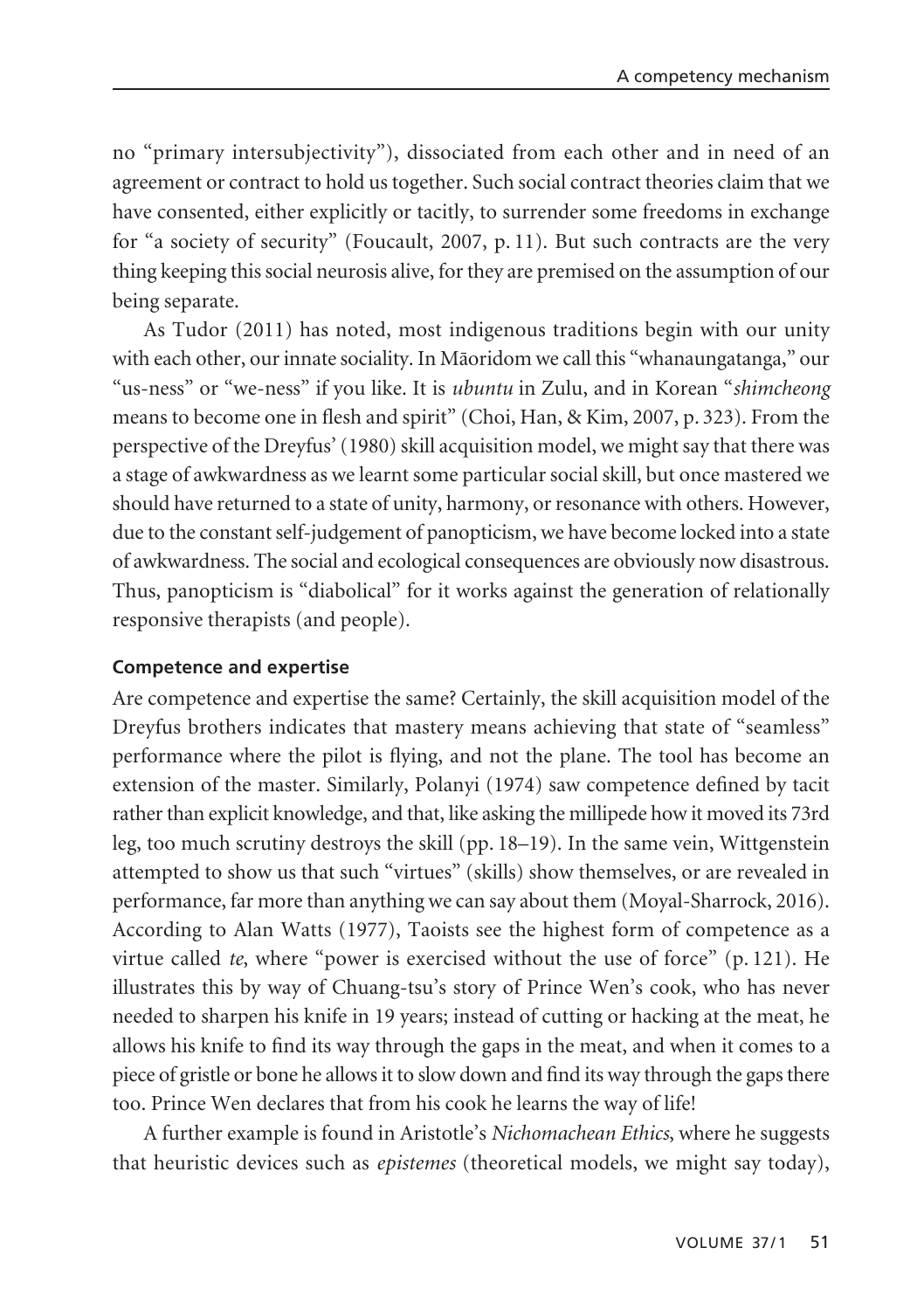*technes* (rules or techniques), and *phronesi*s (practical wisdom, good judgement, or prudence) are used in the acquisition of a skill. But once the skill is learnt, these devices can be thrown away. It is in this respect that Keeney and colleagues (2012) call psychotherapy a "performative art." We are seeking a mechanism that enhances our skill to become sharp and seamless.

The Dreyfus model of skill acquisition contrasts sharply with the more traditional Western thinking of Plato, Kant, and Chomsky (among others) who argue that "expertise" is the abstracting and internalisation of increasingly sophisticated rules. Chomsky (e.g., 1979) sees tacit knowledge not as performance knowledge ("know how") but as implicit rules that we are following but maybe not aware of. The metaphor of the computer is usually used in this paradigm of cognitive science, called "cognitivism," which suggests there are rules in our programming, awaiting discovery. From this traditional way of thinking we can see how we were led to pursue *efficacy* (rules) instead of *effectiveness* (expert performance). *Cognitivism* became the model used by neoliberal risk managers in the development of ritualised procedures (an algorithm of rules to follow) as a way of redistributing responsibility and reducing the anxiety of blame.

British nurses have been identified as early adapters to this transformation (Lees, Meyer, & Rafferty, 2013). By having all nurses complete a set of procedural tasks for all patients on a ward, and fewer by one nurse for one patient, the nurse–patient relationship was transformed—a paint-by-numbers approach. This drove research in health practice towards *efficacy* rather than *effectiveness*, which meant that accountability was assessed by the practitioner's adherence to "empirically supported procedures" or "best-practice guidelines" such as those issued by the UK National Institute for Health and Care Excellence (NICE). Efficacy researchers wanted to eliminate the practitioner as a variable affecting outcome, and thus practitioners were deemed "competent" if they did it by the numbers. This no doubt had considerable appeal to some forms of factory management. However, as we have seen, in mental health the *person* of the therapist far exceeds any method (Duncan, Miller, Wampold, & Hubble, 2010; Wampold & Imel, 2015). As such, we are ethically bound to resist this vision of "competence," as the interests of the client are secondary to the safety of the organisation.

It is also not difficult to see how the unexamined assumptions of cognitivism may have led the educators in our profession towards efficacy thinking. If competence is defined as conforming to best-practice standards and staying up to date with the newest treatment models, then there is opportunity to expand educational services to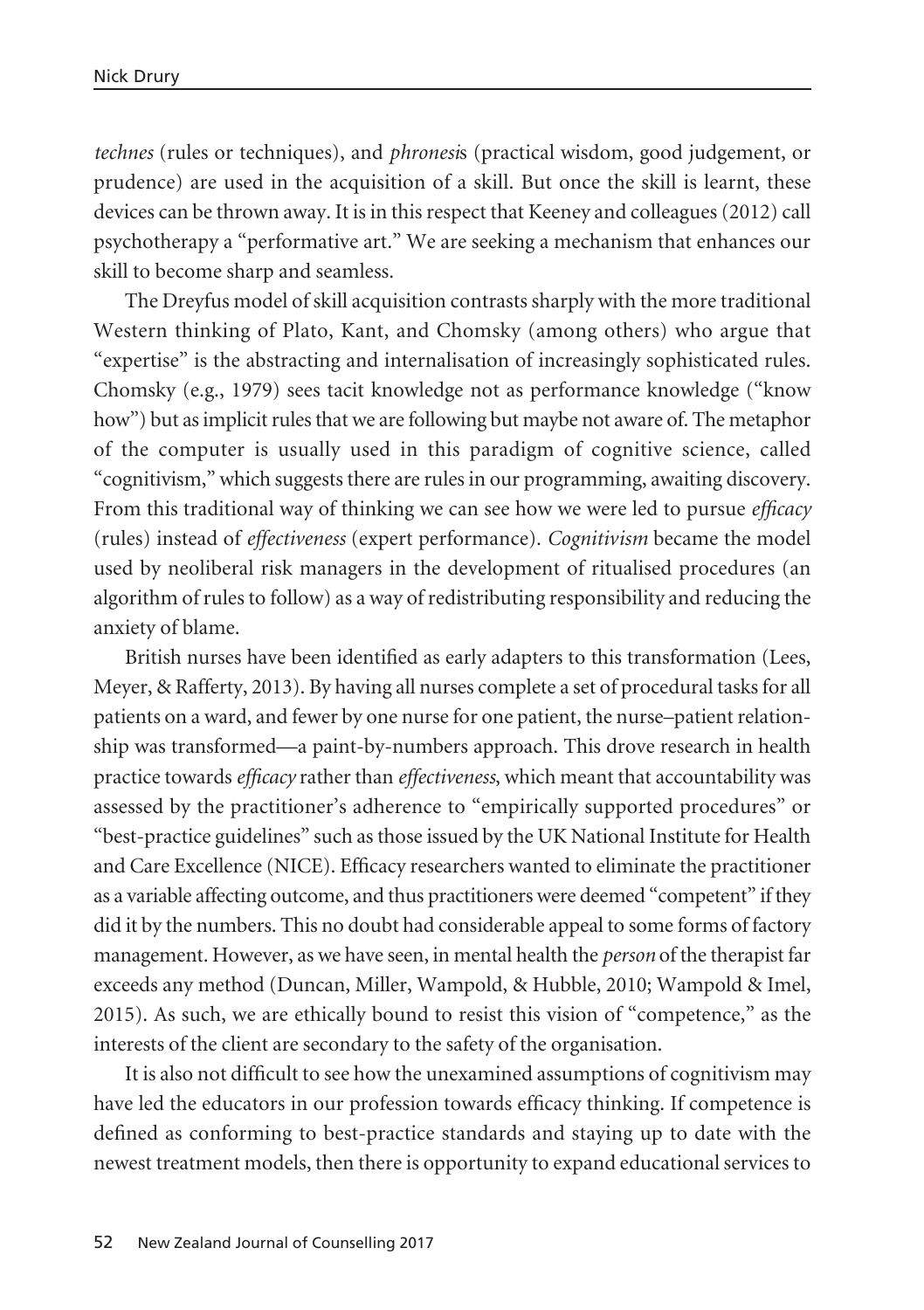the profession. In a review of the outcome literature over the past 40 years, Scott Miller found that drop-out rates and numbers of clients getting better have not changed. He amusingly described this constant attendance at continuing education workshops as being like riding an exercise bike—working up a sweat but not getting anywhere (Thomas, 2014). To repeat, there is no evidence that continuing education improves effectiveness in mental health and addiction services, even if that claim can be made in some parts of mainstream medicine.

Fortunately, cognitivism has been superseded by the 4E-cognition paradigm in cognitive science (Menary, 2010; Noë, 2009; Varela, Thompson, & Rosh, 1991). The "E" stands for "enactive," "embedded," "embodied," and "extended," and represents the idea that as we have more nerves going *to* the senses than *from* them, we are using our senses like a blind man with his cane, to remain attuned to the task at hand. Like the Dreyfus learning model, when undertaking tasks that we've mastered, our attention (or "mind" if you like) flows around an extended circuit that includes objects in the world. In the now famous experiment, we are so at-one with counting the number of times the basketball players pass the ball that we don't notice the woman in the gorilla suit walk through them (Simons & Chabris, 1999). We are bodily embedded in the world—there's no Cartesian "self" standing apart from the activity—and most of the time (or the default position in this new paradigm is that) we are at one with the world. In therapy (and at other times in life), a conversation can take on a life of its own (Shotter, 2016). When competence is seen as mastery, it doesn't lie in knowing how we moved our 73rd leg; it lies in just moving it—effectively!

### **A mechanism for competence and its enhancement**

The argument then is that the pathway to competence is through effectiveness. Over the past 15 years or so, there has been a growing interest in client self-assessed outcome monitoring and management tools (Duncan & Reese, 2013). There is now an impressive array of empirical evidence that their use can lead to massive reductions in dropout rates as well as improved effectiveness rates for most counsellors (Duncan et al., 2010; Lambert, 2010). This evidence shows that services that utilise continuous feedback of client-reported outcomes (without clinician interpretation) can achieve levels of effectiveness that match or exceed those of clinical trials (Reese, Duncan, Bohanske, Owen, & Minami, 2014). Although a growing number of "psy" practitioners in Aotearoa have adopted these tools, the impression among many of the agencies is that a stronger network of agencies and practitioners is required to ensure such tools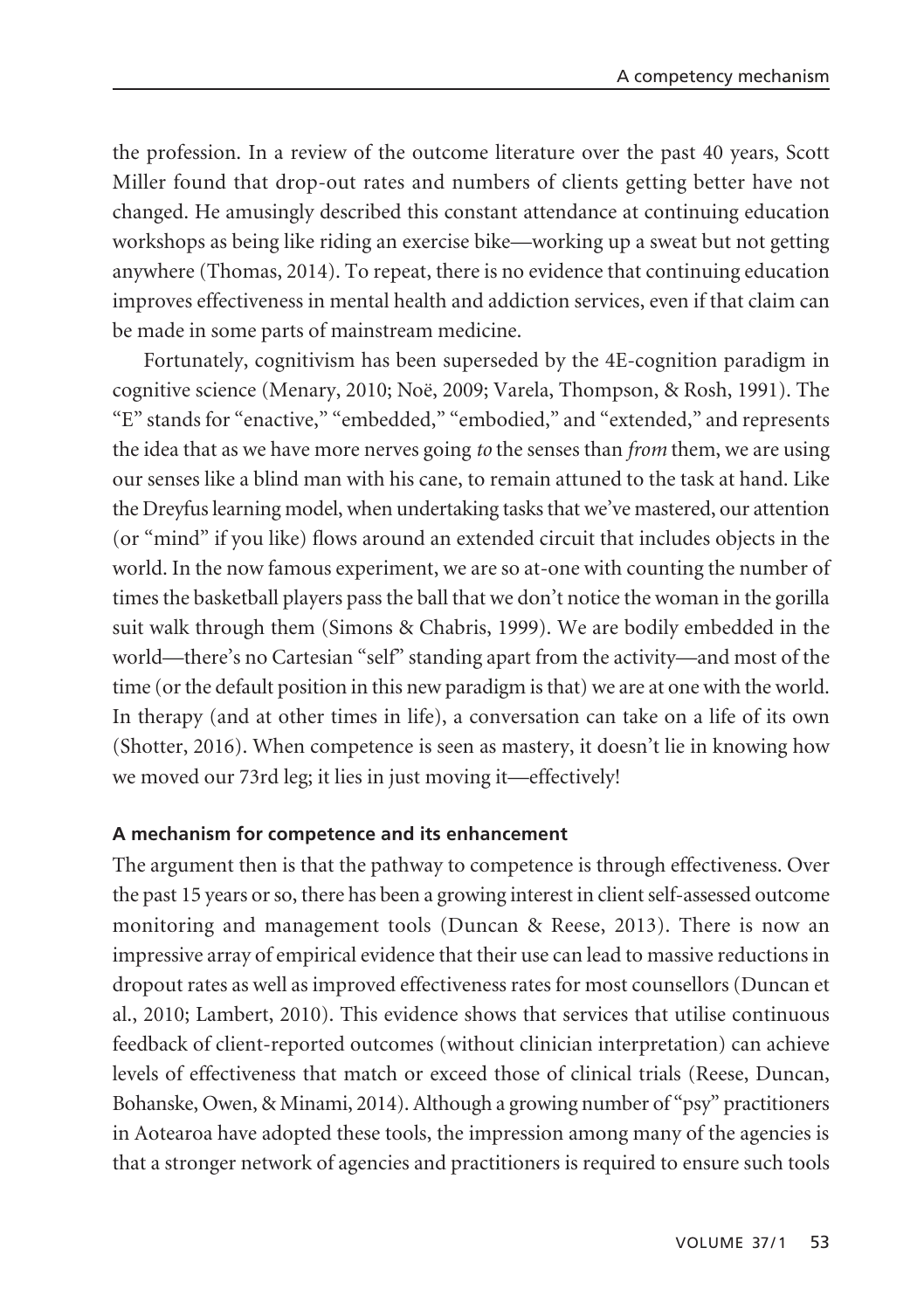benefit our community (Partnering for Outcomes Foundation Aotearoa, 2017). It is suggested that NZAC could provide that network.

As things stand it can be claimed that members of the public are being put at risk, as they are being led to believe by the efficacy research rhetoric that if practitioners are adhering to "best practice" guidelines, and engaging in professional development activities to learn these methods, they will be receiving the best help available. Now while an empirically supported treatment may have achieved an 80% recovery rate in clinical trials, most "real world" agencies are only achieving a 15% recovery rate on average (Drury, 2014). This is due to a variety of factors, including that there are few pure "depressives"3 in the "real world," unlike the clients selected for clinical trials. Bohanske and Franczak (2010), who manage most of the mental health and substance abuse practitioners in Arizona, found that 80% of their practitioners showed remark able improvements in their outcomes after routine outcome monitoring tools were introduced. As Sparks and colleagues (2011) commented, the use of these outcome management tools is in effect bringing clients to the front of the classroom as teachers of how to be more competent (effective) therapists. What we now term "professional development" activities move to a position secondary to this primary source of practitioner growth and improvement of practice.

As noted earlier, this is a shift from process-based accountability to outcomebased accountability; counsellors become more directly accountable to their clients. With growing emphasis on being transparent with the public (and referrers) regarding our outcomes, we are able to provide potential clients (and key stakeholders for that matter) with probably the most important informed-consent information most will want: not "are you doing it by the book?" but "how effective are you?" That is to say, the purpose of the Act, competence assurance, is *shown* by outcome rather than assessed by recipe compliance, for "the proof of the pudding is in the eating" (Duncan, 2010, p. 45). As Brown and Minami (2010) have argued, in a buyers' market, practitioners who offer outcome data have a better product to sell than those just offering "compliance" data.

During the past 15 years of the development of outcome accountability, statistical techniques and computer programs have evolved, so it is now possible to generate trajectories of change on a session-by-session basis with which comparisons can be made of similar clients' progress from large databases of client change scores. Agencies, or professional organisations for that matter, can develop new outcome measures "on the trot," so to speak, allowing greater flexibility in making comparisons or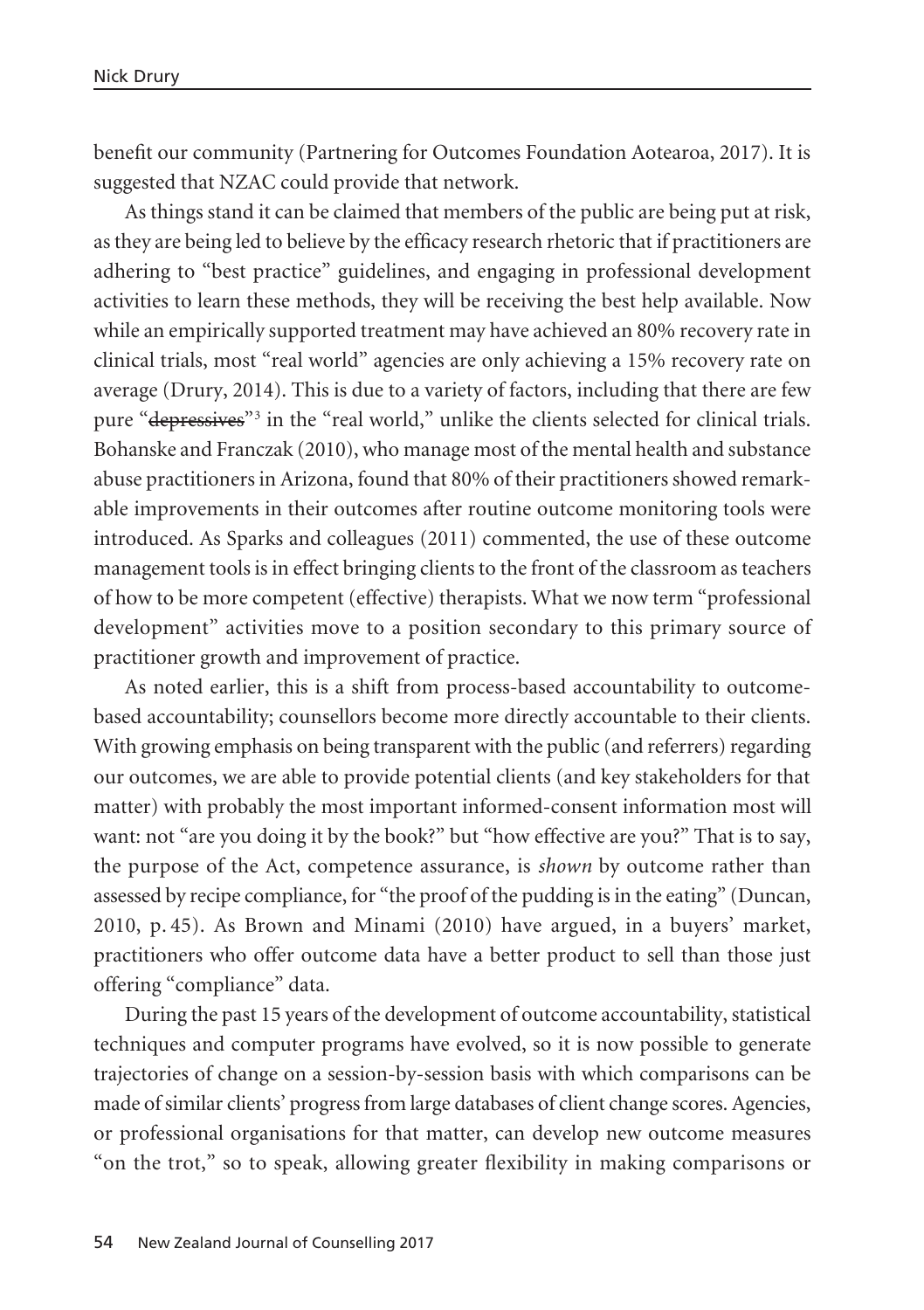dealing with specialist populations (Lambert et al., 2013). Through the use of what is called the Reliable Change Index (RCI) (Seidel & Miller, 2011), individual therapists can monitor not only their comparable effectiveness with colleagues, but also their own for different periods of the year or through their career; or they can compare their effectiveness on client variables such as gender, age, or a specialist population (Lambert, 2010).

Some have expressed concern that outcome measurement is vulnerable to "gaming" (Bevan & Hood, 2006; Hood, 2011; Mays, 2006; Saul, 2013). This is obviously considerably reduced when clients complete the outcome monitoring forms, rather than the clinicians. Nonetheless, it is a necessary consideration. If outcome manage ment were administered by NZAC, then a further check to the system would be to implement two- and five-year follow-ups of outcomes, as Seikkula and his team do in their work with psychosis (Seikkula et al., 2006). Although false advertising laws and our code of ethics would cover "falsified" results, this could be an aspect of our competency system.

Unlike current accountability systems, there would be no need to make outcome monitoring mandatory, only transparent. If professional bodies like NZAC were to encourage and disseminate outcome results, those who did not use outcome monitoring would stand out more clearly. Sparks and Duncan (2010) claim the research shows that outcome management raises the performance of the poorer performers, more than the better ones, giving all who use outcome management a market edge over those who do not. Thus, there is also an opportunity here for transparent outcome-monitoring practitioners to gain a better market position.

### **A possible future politics of counselling**

Tudor (2011, 2013) argues that the proposition by some that we should adopt a form of professional regulation along the lines that other professions have chosen (i.e. registration and ongoing education) for fear of losing credibility can be considered not only a form of "group think" but also a form of professional and societal regression. As a result, he calls for a greater degree of differentiation of self to avoid being lulled into this position. But from the perspective presented here, increases in secondary intersubjectivity and reduction in primary intersubjectivity are not wisdom.

Our task is to move away from institutional mechanisms that "fabricate" (Foucault, 1977) over-individuated selves, as panopticism does, and embrace practices that bring our primary intersubjectivity, and the ethics associated with it, to the fore. Our primary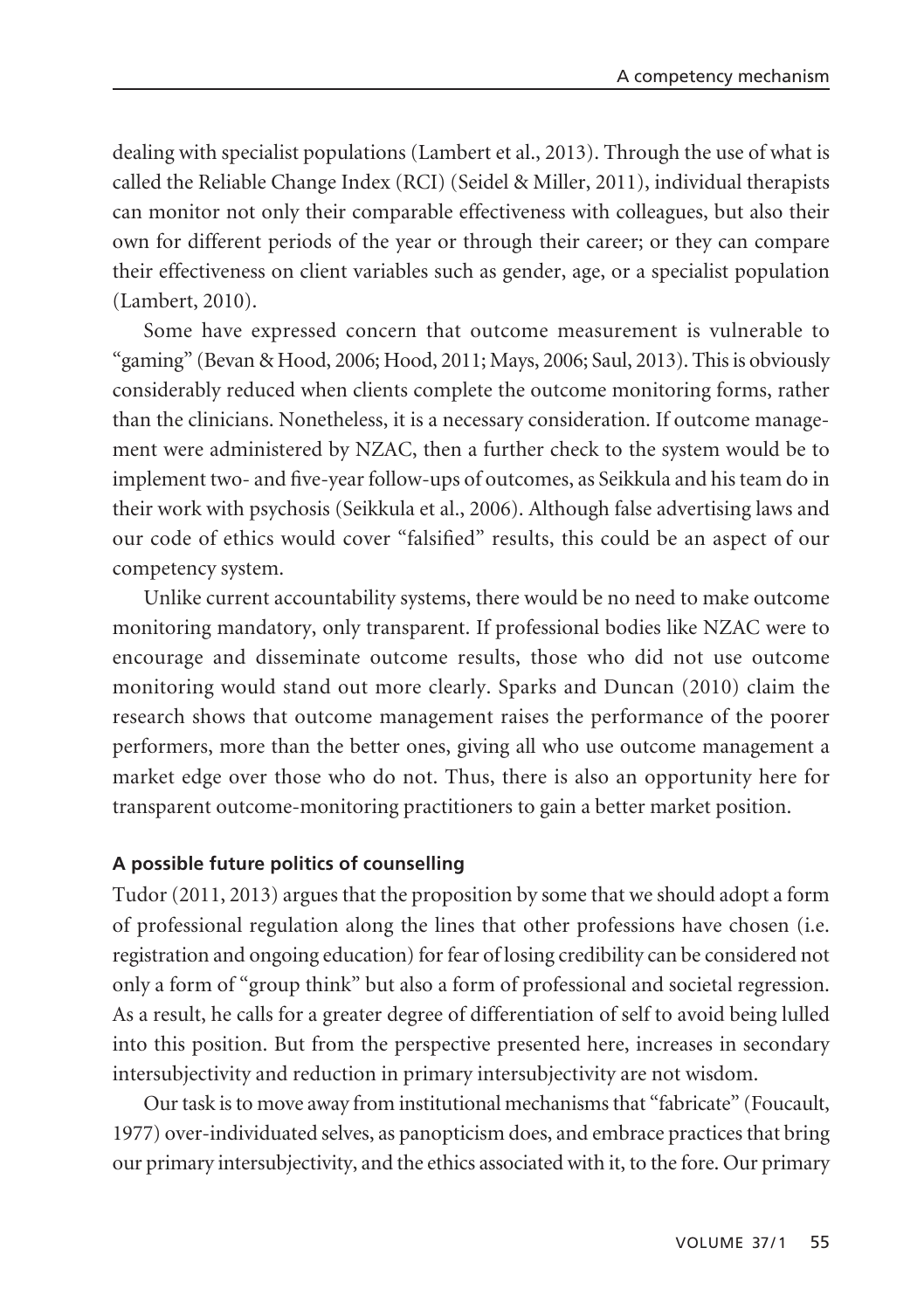intersubjectivity is not something to be pathologised, as it might be in an overindividuated society. A recognition of this, as advocated by Bourdieu (2000), allows us to acknowledge our propensity to resonate with each other, and find ways of dealing with the risks of, say, conformity associated with being human.

In this vein, outcome measurement can be seen as having a conformity or preferred "group think" aspect when viewed as an expression of empowerment theory (Perkins & Zimmermann, 1995) and in what is being called the new "sharing economy" (Botsman & Rogers, 2010; Gansky, 2010). Empowerment politics has its roots in the civil rights movement of the 1960s, and found expression in the "psy" disciplines when Rappaport (1981) urged our professions to be "more a social movement than a profession." He argued that we needed to keep an eye on when we became part of the problem (e.g., by fostering societal dependence as professional numbers grow, and disempowering the community from its own native skills) and thus doing what we can "to enhance the possibilities for people to control their own lives" (p. 15). One aspect of our political task is, as Robbins (2000) once expressed it, to put "ourselves out of business."

Empowerment suggests a move from a position of being society's professional "expert parents," instructing our "wards," to collaborators in strengths-based conversations (Saleebey, 1996). Indeed, it was the strengths-based conference organisers that brought Barry Duncan, who with Miller developed the Outcome Rating Scale (ORS), to Aotearoa in 2007 as part of our introduction to client-rated outcome management (D. Wood, conference organiser, personal communication, 2016). In essence, this is because the ORS can be read as a strengths assessment by clients as much as it can be read as a deficit assessment.

Outcome monitoring also resonates with the growing "sharing economy" phenomena seen in Uber, Airbnb, and the like. Although such businesses are not without their own ethical problems (Schor, 2014), *Time* magazine claims the sharing economy will change the world (Walsh, 2011). When Adam Smith (1776/2009) advocated for free market principles, he was being guided by the Scottish moral philosopher Hutcheson (1725/2004), who argued that authenticity binds us together better than calculated self-interest. Some advocates of the "sharing economy" (or "digital matching" or "collaborative consumption") claim that "dotcommunism" might achieve greater wealth equality, when Lenin and Mao couldn't, by encouraging greater market authenticity (Botsman & Rogers, 2010; Gansky, 2013; Lansley, 2016; Schor & Fitzmaurice, 2015; Tanz, 1999).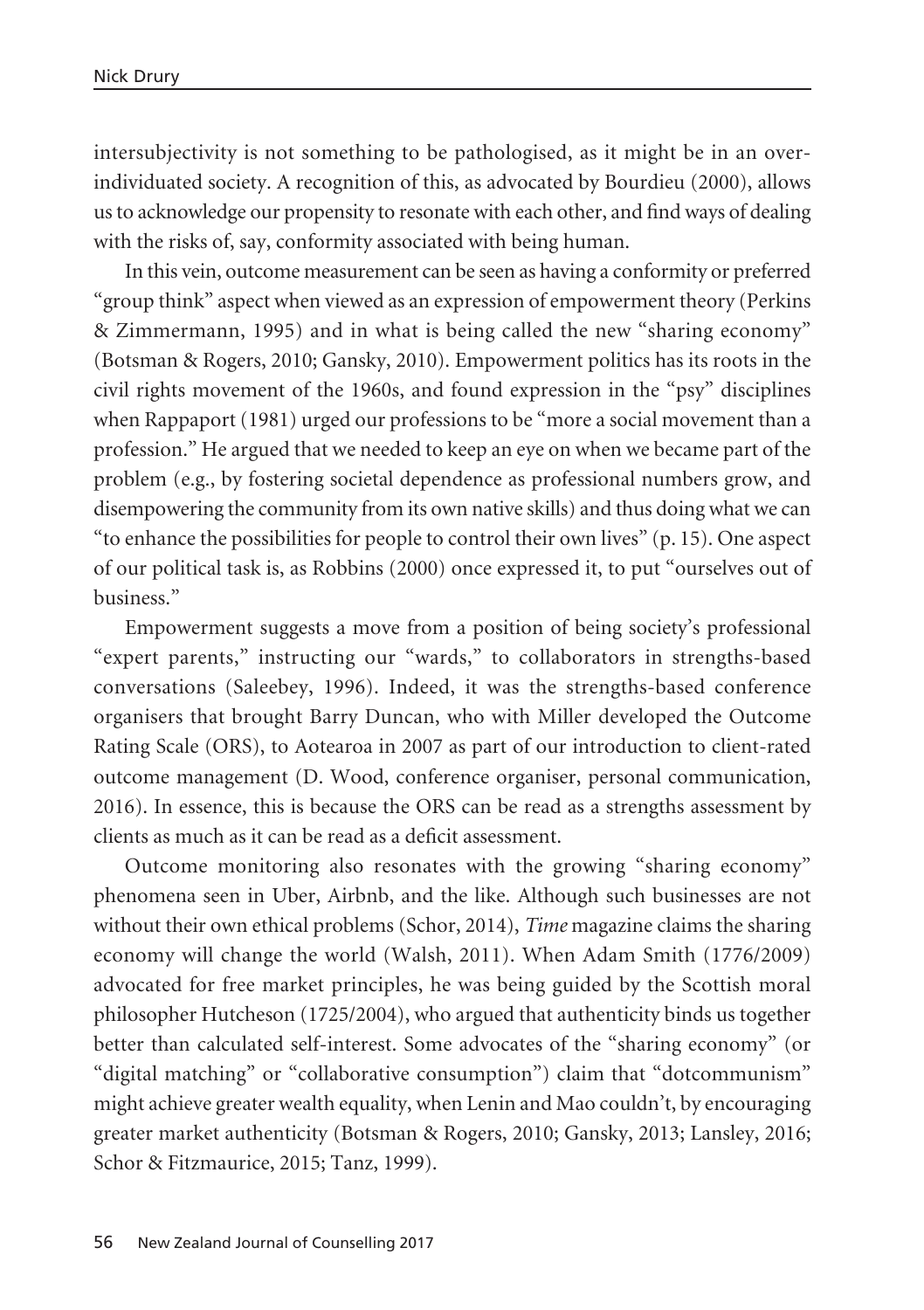Here in Aotearoa, we have seen the growth of the NoCowboys website, which has recently begun listing some health professionals (NoCowboys, 2016). It would be preferable, I suspect, for most counsellors to have such a register administered and monitored by the professional association. If the association were to administer a client-rated outcome monitoring service, numerous ethical and pragmatic issues would need to be resolved. Counsellors obtaining high recovery rates would no doubt want their outcomes to be known publicly, but any restrictions they may have placed on the choice of clients they saw would also need to be transparent. Other pertinent ethical and legal matters would need to be carefully considered.

# **Conclusion**

The move to monitoring counsellors through some form of panopticism is not supported by empirical evidence, and represents the politics, philosophy, and cognitive style of a fading paradigm. A new paradigm is emerging in politics, economics, philosophy, and cognitive science that empowers community trust and our sense of a primary intersubjectivity ("whanaungatanga"). A central mechanism in the facilitation of this has been "digital matching"—feedback data on effectiveness. This article urges the adoption of this mechanism as the tool for ensuring professional competence and development.

### Acknowledgement

I would like to express my appreciation to the anonymous reviewers and journal editors for comments that greatly improved the manuscript. Obviously, all errors and conclusions remain the responsibility of the author.

### Notes

- 1. See Foucault, 2008, pp. 149ff, p. 175 for a discussion of frictions.
- 2. A term from American slang where Chicago gangsters sold phony insurance policies.
- 3. The word "depressives" is written in strikethrough to signal the word is "under erasure"; meaning that the word is undesirable, but a better term has yet to be found.

### References

Bakhtin, M. M. (1986). *Speech genres and other late essays* (V. W. McGee, Trans.). Austin, TX: University of Texas Press.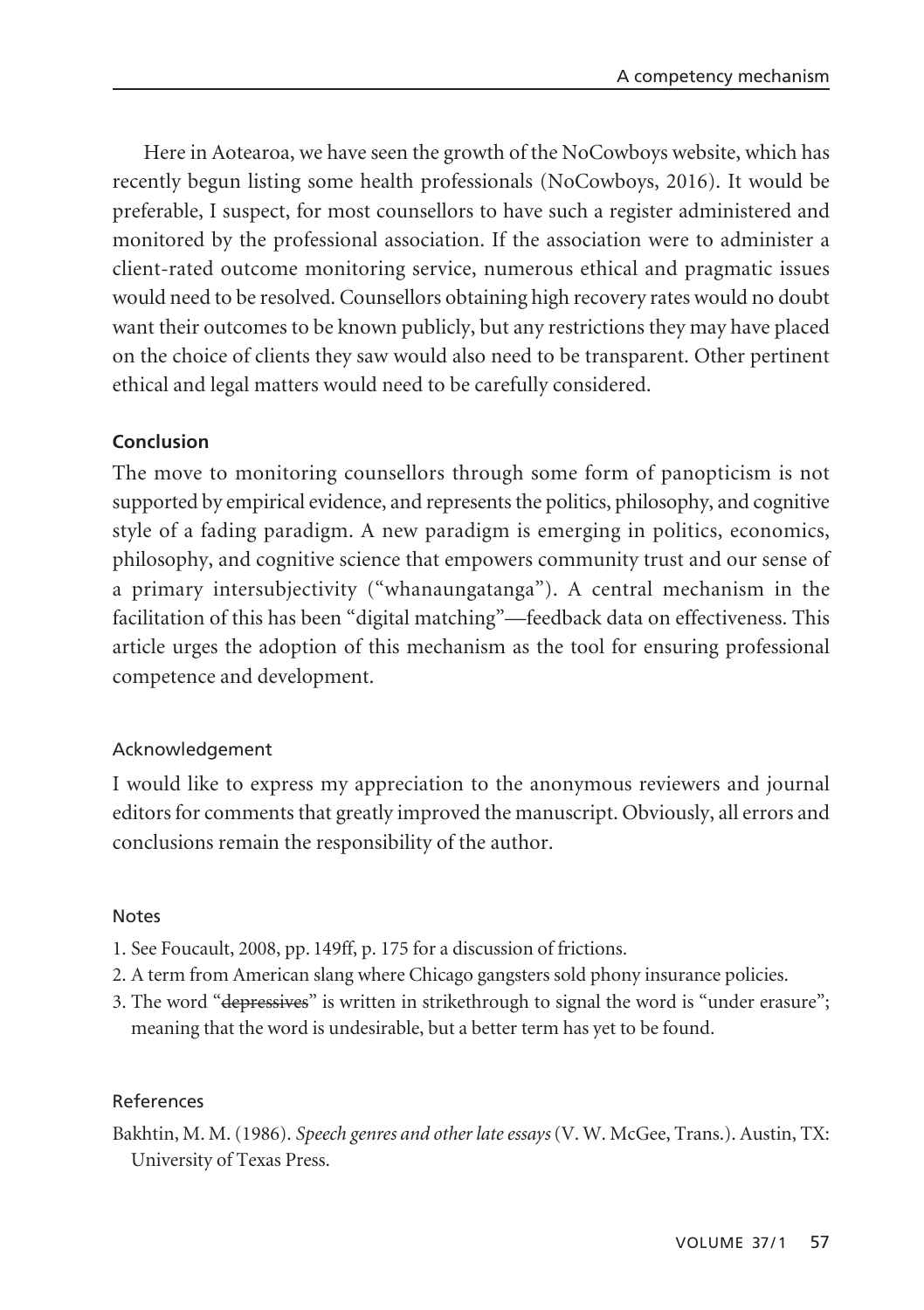Bauman, Z. (2007). *Liquid times: Living in an age of uncertainty*. Cambridge, UK: Polity. Beck, U. (1999). *World risk society*. Cambridge, UK: Polity Press.

- Bevan, G., & Hood, C. (2006). What's measured is what matters: Targets and gaming in the English public health care system. *Public Administration, 84* (3), 517–538. doi: 10.1111/ j.1467-9299.2006.00600.x
- Bohanske, R. T., & Franczak, M. (2010). Transforming public behavioral healthcare: A case example of consumer-directed services, recovery, and the common factors. In B. L. Duncan, S. D. Miller, B. E. Wampold, & M. A. Hubble (Eds.), *The heart and soul of change: Delivering what works*(2nd ed.), (pp. 299–322). Washington, DC: American Psychological Association.
- Botsman, R., & Rogers, R. (2010). *What's mine is yours: The rise of collaborative consumption.* New York, NY: Harper Collins.
- Bourdieu, P. (2000). *Pascalian meditations*(R. Nice, Trans.). Stanford, CA: Stanford University Press.
- Bowen, M. (1978). *Family therapy in clinical practice*. New York, NY: Jason Aronson.
- Brown, G. S., & Minami, T. (2010). Outcome management, reimbursement, and the future of psychotherapy. In B. L. Duncan, S. D. Miller, B. E. Wampold, & M. A. Hubble (Eds.), *The heart and soul of change: Delivering what works* (2nd ed.), (pp. 267–297). Washington, DC: American Psychological Association.
- Burrow, T. (1968). *Science and man's behavior: The contribution of phylobiology*. New York, NY: Greenwood Press.
- Chiappelli, F., Brant, X. M. C., & Cajulis, C. B. (Eds.) (2012). *Comparative effectiveness and efficacy research and analysis for practice (CEERAP)*. New York, NY: Springer.
- Choi, S., Han, G., & Kim, C. (2007). Analysis of cultural emotion: Understanding of indigenous psychology for universal implications. In J. Valsiner & A. Rosa (Eds.), *The Cambridge handbook of sociocultural psychology* (pp. 318–342). New York, NY: Cambridge University Press. Chomsky, N. (1979). *Language and responsibility*. New York, NY: Pantheon Books.
- Chow, D. L., Miller, S. D., Seidel, J. A., Kane, R. T., Thornton, J. A., & Andrews, W. P. (2015). The role of deliberate practice in the development of highly effective psychotherapists. *Psychotherapy, 52*(3), 337–345. doi: 10.1037/pst0000015
- Cooper, M. (2011). Meeting the demand for evidence-based practice. *Therapy Today, 22*(4),  $10-16.$
- Cornforth, S. (2006). A discursive approach to the registration debate: Working with texts, thinking ethics. *New Zealand Journal of Counselling, 26*(3), 1–15.
- Crocket, A. (2013). Articulating counselling in the context of registration and new right policy. *New Zealand Journal of Counselling, 33*(2), 31–45.
- Crocket, A. (2014). Recognition, regulation, registration: Seeking the right touch. *New Zealand Journal of Counselling, 34* (1), 53–68.
- Daly, A. (2014). Primary intersubjectivity: Empathy, affective reversibility, "self-affection" and the primordial "we". *Topoi, 33*(1), 227–241. doi:10.1007/s11245-013-9206-7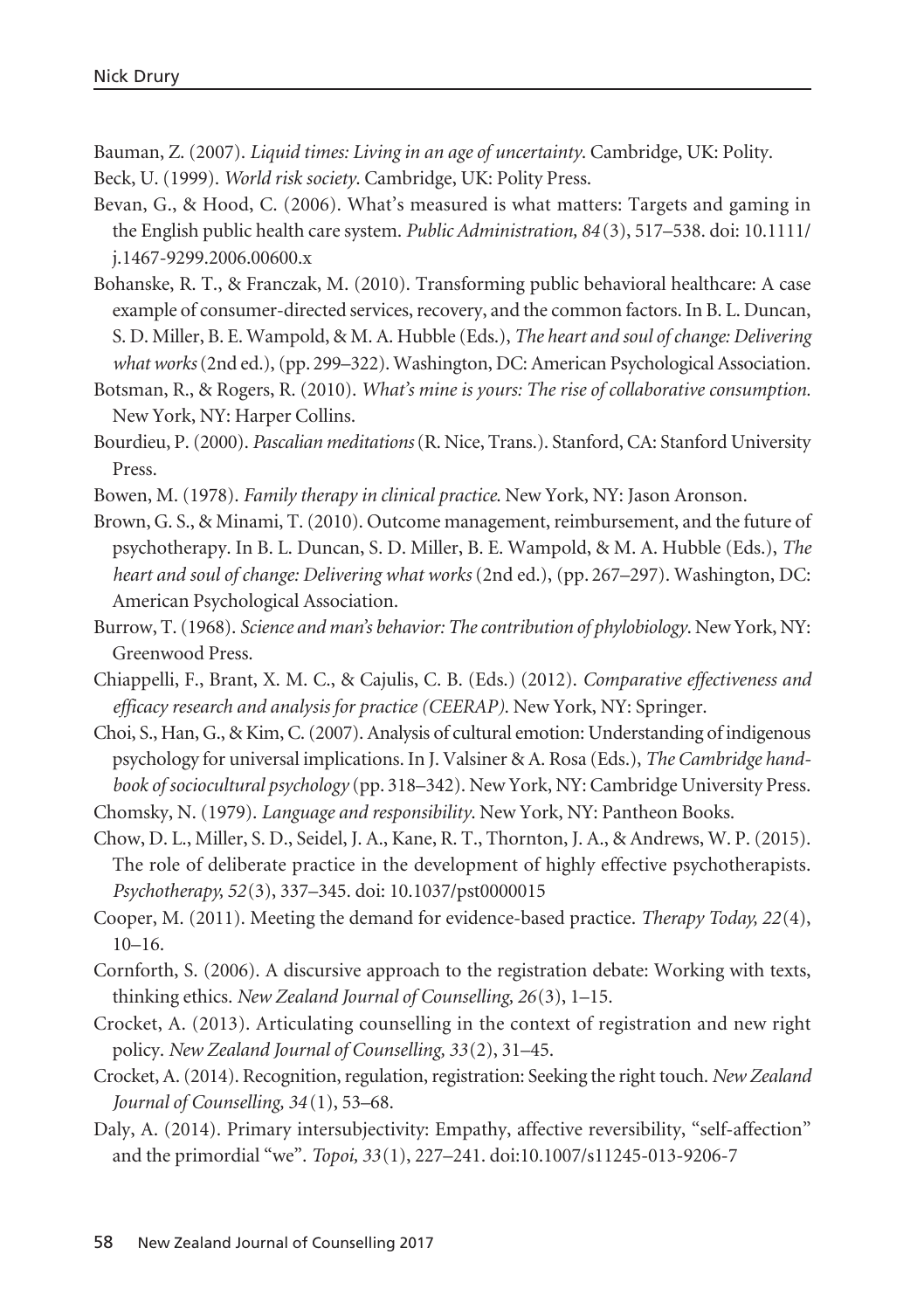- Dreyfus, H. L., & Dreyfus, S. E. (1980). A five-stage model of the mental activities involved in direct skill acquisition. *Paper to Air Force Office of Scientific Research*. Retrieved December 2016 from www.dtic.mil/cgi-bin/GetTRDoc?AD=ADA084551
- Dreyfus, H. L., & Dreyfus, S. E. (1986). Mind over machine: *The power of human intuition and expertise in the age of the computer*. New York, NY: Free Press.
- Drury, N. (2014). Mental health is an abominable mess: Mind and nature is a necessary unity. *New Zealand Journal of Psychology, 43*(1), 5–17.
- Duncan, B. L. (2010). On becoming a better therapist. *Psychotherapy in Australia, 16* (4), 42–51.
- Duncan, B. L., Miller, S. D., Wampold, B. E., & Hubble, M. A. (Eds.) (2010). *The heart and soul of change: Delivering what works in therapy* (2nd ed.). Washington, DC: American Psychological Association.
- Duncan, B. L., & Reese, R. J. (2013). Empirically supported treatments, evidence-based treatments, and evidence-based practice. In G. Stricker & T. Widiger (Vol. Eds.) and I. Weiner (Ed.), *Handbook of psychology: Clinical psychology* (2nd ed., Vol. 8, pp. 489–513). Hoboken, NJ: John Wiley & Sons.
- Feltovich, P. J., Prietula, M. J., & Ericsson, K. A. (2006). Studies of expertise from psychological perspectives. In K. A. Ericsson, N. Charness, P. J. Feltovich, & R. R. Hoffman (Eds.), *The Cambridge handbook of expertise and expert performance* (pp. 41–67). New York, NY: Cambridge University Press.

Foucault, M. (1977). *Discipline and punish: The birth of the prison.* New York, NY: Pantheon.

- Foucault, M. (1980). *Power/Knowledge: Selected interviews and other writings 1972–1977.* New York, NY: Pantheon.
- Foucault, M. (2007). *Security, territory, population. Lectures at the Collège de France, 1977–78*. New York, NY: Palgrave.
- Foucault M. (2008). *The birth of biopolitics: Lectures at the Collège de France, 1978–1979*. Basingstoke, UK: Palgrave Macmillan.
- Friedman, M., & Kuznets, S. (1945). *Income from independent professional practice*. New York, NY: National Bureau of Economic Research.
- Gansky, L. (2010). T*he mesh: Why the future of business is sharing.* New York, NY: Portfolio.
- Greiner, A. C., & Knebel, E. (Eds.) (2003). *Health professions education: A bridge to quality*. Washington, DC: National Academies Press.
- Health Practitioners Competence Assurance Act, No. 48 (2003). Retrieved from: http:// www.legislation.govt.nz/act/public/2003/0048/latest/DLM203312.html
- Heidegger, M. (1962). *Being and time*. New York, NY: Harper Collins.
- Henke, N., Kelsey, T., & Whately, H. (2011). Transparency: The most powerful driver of health care improvement? *Health International, 11*, 64–73.
- Hobbes, T. (1651/1996). *Leviathan: Revised student edition*. Cambridge, UK: Cambridge University Press.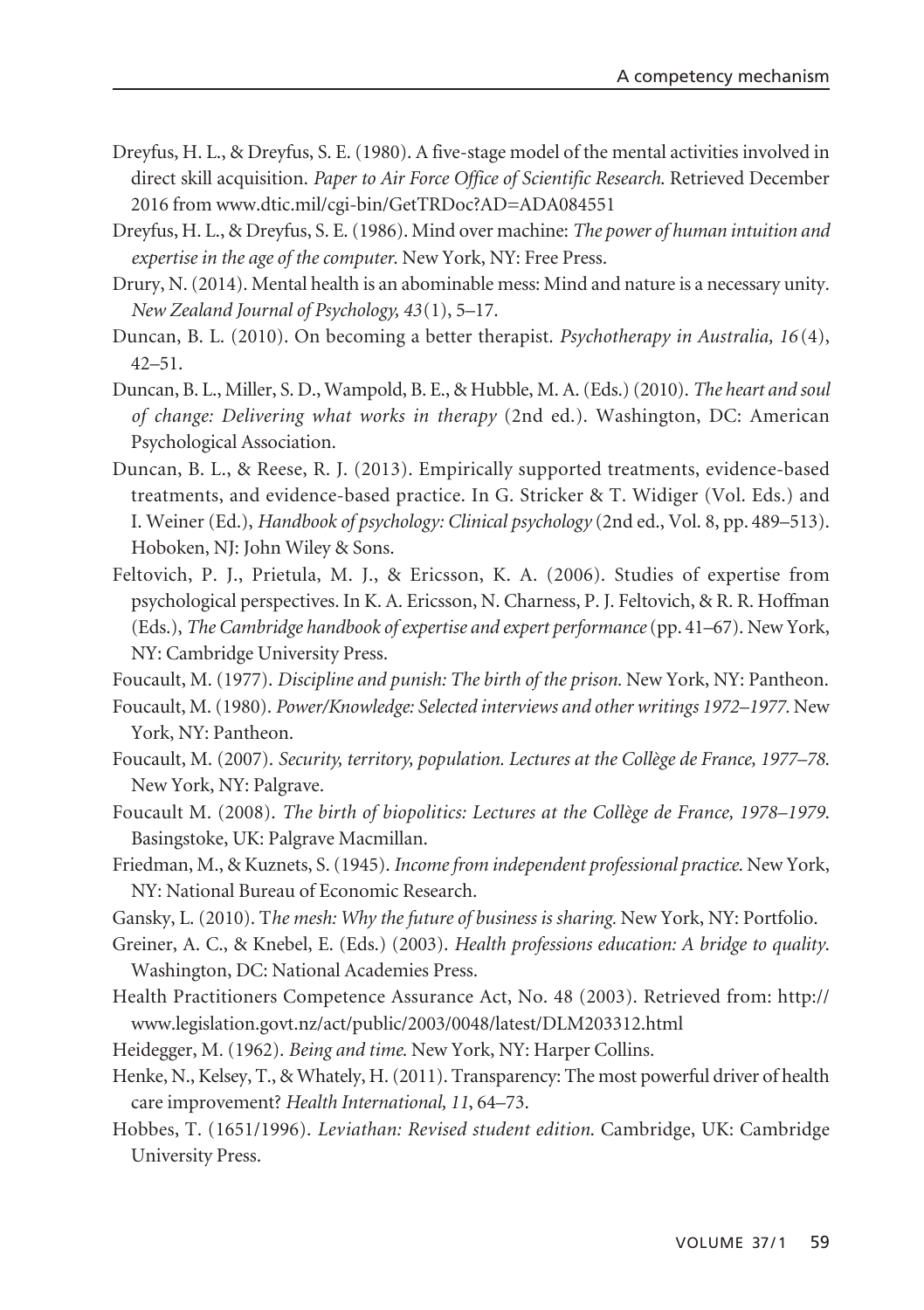- Hood, C. (2011). *The blame game: Spin, bureaucracy, and self-preservation in government*. Princeton, NJ: Princeton University Press.
- Hutcheson, F. (1725/2004) (W. Leidhold, Ed.). *An inquiry into the original of our ideas of beauty and virtue: In two treatises*. Indianapolis, IN: Liberty Funds.
- Keeney, H., Keeney, B., & Gibney, P. (2012). Reimagining psychotherapy: An interview with Hillary and Bradford Keeney. *Psychotherapy in Australia, 18*(3), 62–71.
- Kleiner, M. M. (2006). *Licensing occupations: Ensuring quality or restricting competition?* Kalamazoo, MI: WE Upjohn Institution.
- Kleiner, M. M. (2015). Reforming occupational licensing policies. Discussion paper. *The Hamilton Project.* Washington, DC: Brookings Institution.
- Kleiner, M. M., & Krueger, A. B. (2010). The prevalence and effects of occupational licensing. *British Journal of Industrial Relations, 48*(4), 676–687. doi: 10.1111/j.1467-8543.2010.00807.x
- Lamb, G., Smith, M., Weeks, W., & Queram, C. (2013). Publicly reported quality-of-care measures influenced Wisconsin physician groups to improve performance. *Health Affairs, 32*(3), 536–543. doi: 10.1377/hlthaff.2012.1275
- Lambert, M. J. (2010). *Prevention of treatment failure: The use of measuring, monitoring, and feedback in clinical practice*. Washington, DC: APA Press.
- Lambert, W., Minami, T., Hamilton, E., McCulloch, J., Peters, J., Selway, M., … Brown, J. (2013). Outcomes measurement 2.0: Emerging technologies for managing treatment outcomes in behavioral healthcare. Unpublished paper. Downloaded Dec 2016 from: https://psychoutcomes.org/pub/OutcomesMeasurement/OutcomesMeasurement20/ Outcomes\_Measurement\_2.0-White\_Paper.pdf
- Lansley, S. (2016). *A sharing economy: How social wealth funds can reduce inequality and balance the books*. Bristol, UK: Policy Press.
- Lees, A., Meyer, E., & Rafferty, J. (2013). From Menzies Lyth to Munro: The problem of managerialism. *British Journal of Social Work, 43*(3), 542–558. doi:10.1093/bjsw/bcr183
- Leifer, J. (2014). *The myths of modern medicine: The alarming truth about American health care*. Lanham, MD: Rowman & Littlefield.
- Leudar, I., & Costall, A. (Eds.) (2009). *Against theory of mind.* London, UK: Palgrave Macmillan.
- Levinas, E. (1998). *Otherwise than being, or, beyond essence*(A. Lingis, Trans.). Pittsburgh, PA: Duquesne University Press.
- McAlpine, J. (2011). Book review: The turning tide: Pluralism and partnership in psychotherapy in Aotearoa New Zealand. Edited by Keith Tudor. *New Zealand Journal of Counselling, Special Issue*, 150–154.
- Macleod, A., & McSherry, B. (2007). Regulating mental healthcare practitioners: Towards a standardised and workable framework. *Psychiatry, Psychology and Law, 14* (1), 45–55. doi: 10.1375/pplt.14.1.45
- Malouff, J. (2012). The need for empirically supported psychology training standards. *Psychotherapy in Australia, 18* (3), 28–32.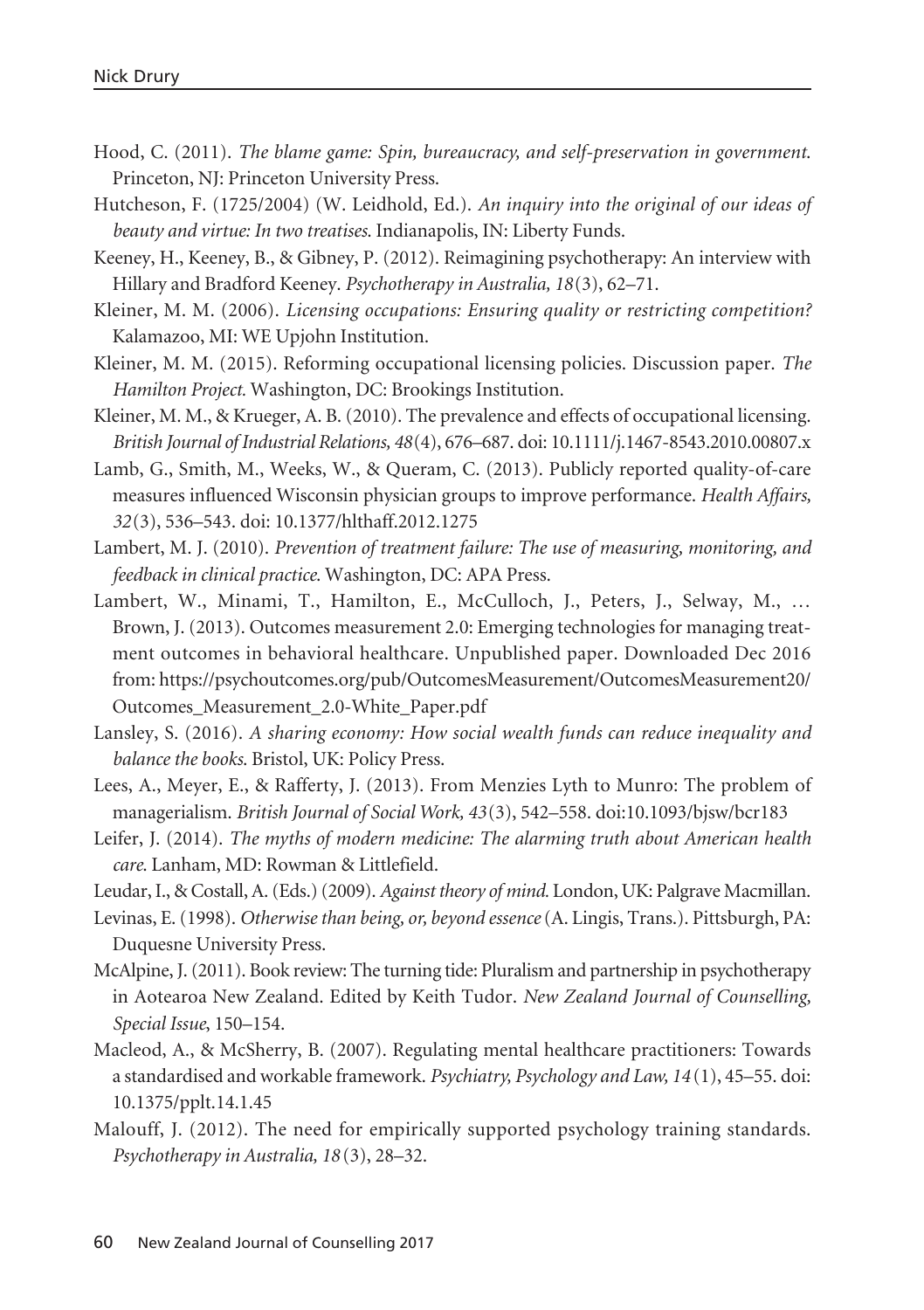- Manthei, R. (2015). Evaluating counselling outcome: Why is it necessary? How can it be done? *New Zealand Journal of Counselling, 35*(1), 60–85.
- Mays, N. (2006). Use of targets to improve health system performance: English NHS experience and implications for New Zealand. *NZ Treasury Working Paper 06/06*. Wellington: New Zealand Treasury.
- Menary, R. (2010). Introduction to the special issue on 4E cognition. *Phenomenology and the Cognitive Sciences, 9*(4), 459–463. doi:10.1007/s11097-010-9187-6
- Merleau-Ponty, M. (1945/1996). *Phenomenology of perception* (C. Smith, trans.). London, UK: Routledge.
- Miller, J. H. (1994). Professionalisation in counselling: Are we in danger of losing our way? *New Zealand Journal of Counselling, 16* (2), 7–13.
- Moyal-Sharrock, D. (2016). Wittgenstein and Leavis: Literature and the enactment of the ethical. *Philosophy and Literature, 40* (1), 240–264. doi: 10.1353/phl.2016.0013
- Newman-Norlund, R. D., van Schie, H. T., van Zuijlen, A. M. J., & Bekkering, H. (2007). The mirror neuron system is more active during complementary compared with imitative action. *Nature Neuroscience, 10* (7): 817–818. doi: 10.1038/nn1911
- New Zealand Association of Counsellors. (2016). Code of Ethics: A framework for ethical practice. http://www.nzac.org.nz/code\_of\_ethics.cfm
- Nietzsche, F. (1887/1967). *On the genealogy of morals*. New York, NY: Random House.
- NoCowboys. (2016). NoCowboys for builders, mechanics, painters, plumbers and more. www.nocowboys.co.nz
- Noë, A. (2009). *Out of our heads: Why you are not your brain, and other lessons from the biology of consciousness*. New York, NY: Hill and Wang.
- Overgaard, S. (2007). *Wittgenstein and other minds: Rethinking subjectivity and intersubjectivity with Wittgenstein, Levinas, and Husserl*. New York, NY: Routledge.
- Partnering for Outcomes Foundation Aotearoa. (2017). The partners for change outcome management system: Supporting PCOMS in Aotearoa New Zealand. *Report to Wesley Community Action on behalf of Methodist Mission Aotearoa.* Downloaded May 2017 from http://www.pcoms.nz/assets/pcoms-report-document.pdf
- Perkins, D. D., & Zimmermann, M. A. (1995). Empowerment theory, research and application. *American Journal of Community Psychology, 23*(5), 569–579. doi: 10.1007/BF02506982
- Pfeffer, J. (1974). Administration regulation and licensing: Social problems or solution. *Social Problems, 21*(4), 468–479. doi: 10.2307/799986
- Polanyi, M. (1974). *Personal knowledge: Towards a post-critical philosophy*. Chicago, IL: University of Chicago Press.
- Postle, D., & House, R. (Eds.). (2009). *Compliance? Ambivalence? Rejection? Nine papers challenging the Health Professions Council proposals for the state regulation of the psycho logical therapies*. London, UK: Wentworth Learning Resources.
- Power, M. (1999). T*he audit society: Rituals of verification.* Oxford, UK: Oxford University Press.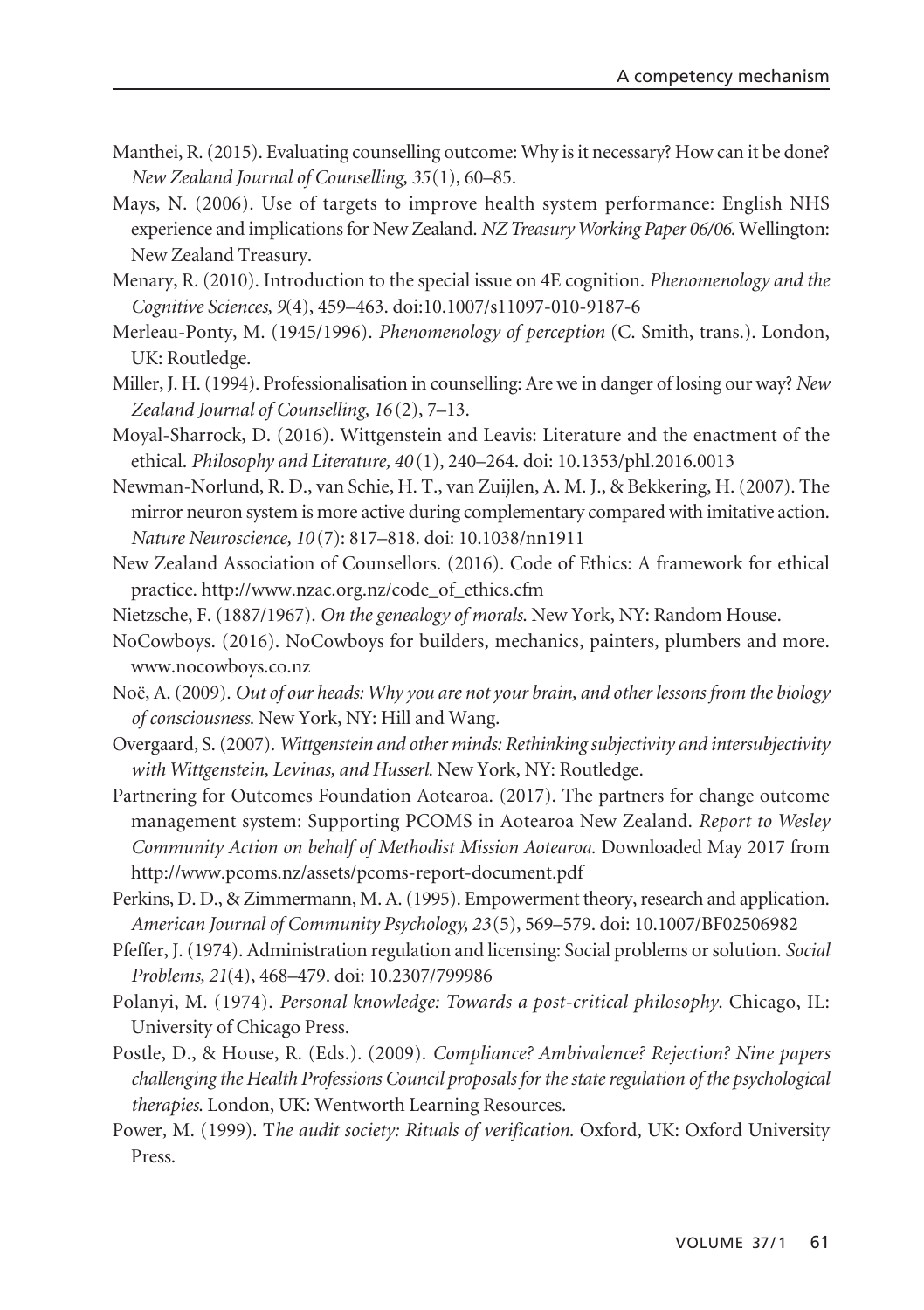- Power, M. (2007). *Organized uncertainty: Designing a world of risk management*. Oxford, UK: Oxford University Press.
- Prescott, D. S. (2013). The Rashomon dilemma: Perspectives on and dilemmas in evidencebased practice. *International Journal of Behavioral Consultation and Therapy, 8*(3–4), 43–48. http://dx.doi.org/10.1037/h0100982
- Rappaport, J. (1981). In praise of paradox: A social policy of empowerment over prevention. *American Journal of Community Psychology, 9*(1), 1–25. doi: 10.1007/BF00896357
- Reese, R. J., Duncan, B., Bohanske, R., Owen, J., & Minami, T. (2014). Benchmarking outcomes in a public behavioral setting: Feedback as a quality improvement strategy. *Journal of Consulting & Clinical Psychology, 82*(4), 731–742. doi: 10.1037/a0036915
- Robbins, B. D. (2000). Putting ourselves out of business: Implications of Levinas for psychology. Downloaded March 2017 from http://mythosandlogos.com/Levinaspaper.html
- Rogers, C. (1973). Some new challenges. *American Psychologist, 28*(5), 379–387. doi: 10.1037/h0034621
- Saleebey, D. (1996). The strengths perspective in social work practice: Extensions and cautions. *Social Work, 41*(3), 296–305. doi: 10.1093/sw/41.3.296
- Saul, J. R. (2013). *Voltaire's bastards: The dictatorship of reason in the West*. New York, NY: Simon & Schuster.
- Schilbach, L., Timmermans, B., Reddy, V., Costall, A., Bente, G., Schlicht, T., & Vogeley, K. (2013). Toward a second-person neuroscience. *Behavioral and Brain Sciences, 36*, 393–462. doi: 10.1017/S0140525X12000660
- Schor, J. B. (2014). Debating the sharing economy. *Great Transition Initiative*(October 2104). Downloaded December 2016 from http://www.greattransition.org/publication/debatingthe-sharing-economy#23
- Schor, J. B., & Fitzmaurice, C. J. (2015). Collaborating and connecting: The emergence of the sharing economy. In L. Reisch & J. Thorgersen (Eds.), *Handbook on research on sustainable consumption* (pp. 410–425). Cheltenham, UK: Edward Elgar.
- Seidel, J., & Miller, S. (2011). *Documenting change: A primer on measurement, analysis, and reporting*. Chicago, IL: International Center for Clinical Excellence.
- Seikkula, J., Aaltonen, J., Alakare, B., Haarakangas, K., Kernäen, J., & Lehtinen, K. (2006). Five-year experience of first-episode nonaffective psychosis in open-dialogue approach: Treatment principles, follow-up outcomes, and two case studies. *Psychotherapy Research, 16*(2), 214–228. doi: 10.1080/10503300500268490
- Shotter, J. (2016). *Speaking, actually: Towards a new "fluid" common-sense understanding of relational becomings.* Farnhill, UK: Everything is Connected Press.
- Simons, D. J., & Chabris, C. F. (1999). Gorillas in our midst: Sustained inattentional blindness for dynamic events. *Perception, 28*(9):1059–1074. doi: 10.1068/p281059
- Smith, A. (1776/2009). *The wealth of nations*. Blacksburg, VA: Thrifty Books.